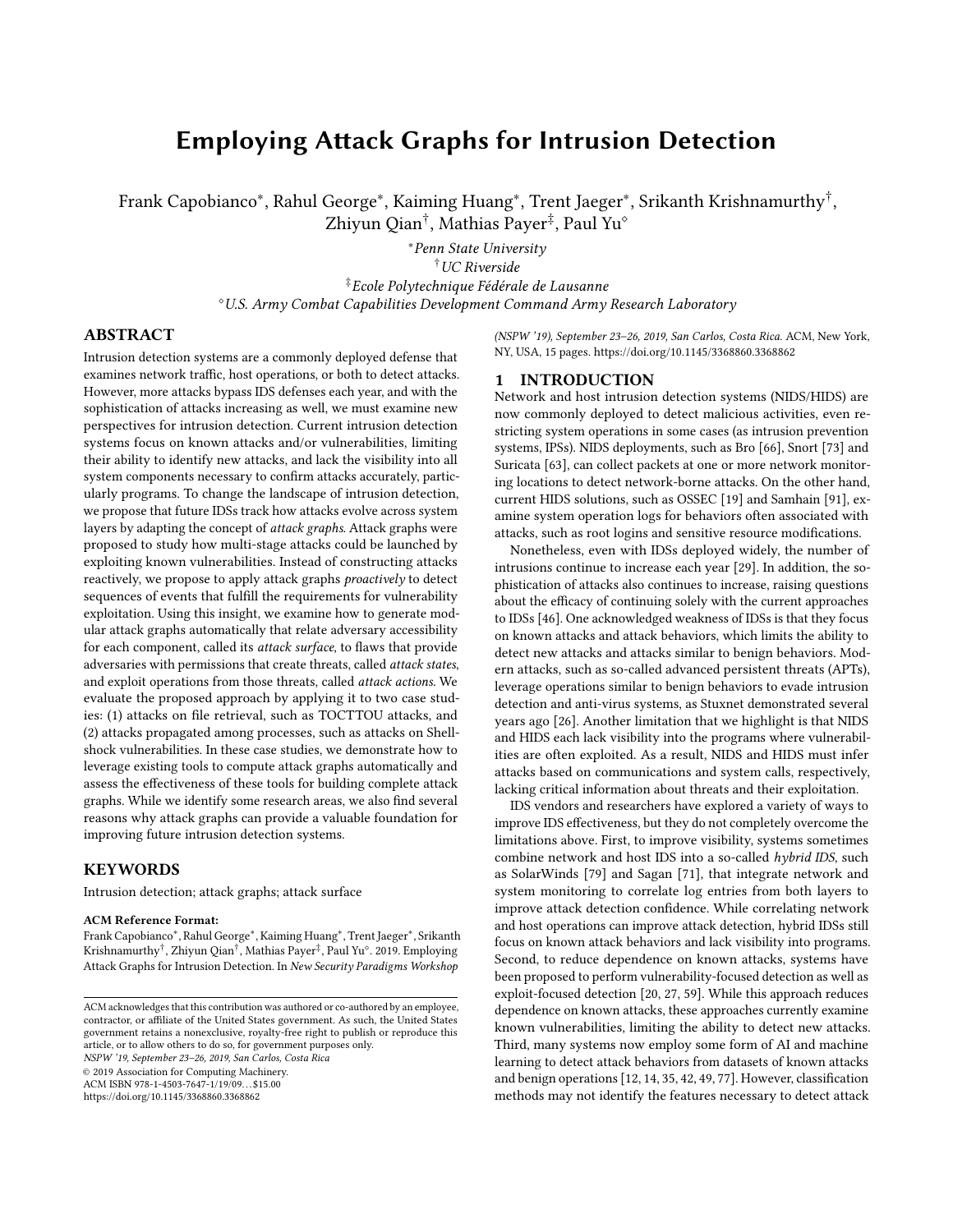scenarios that are similar to benign operations [80], demonstrated by the recent research area of adversarial machine learning [16, 30, 65], where adversaries actively disrupt training and/or find samples that have malicious behavior but will be classified as benign.

To overcome these limitations in current intrusion detection systems, we argue that future IDSs need to: (1) identify threats and possible attacks in a principled manner, rather than depend on known attacks and/or vulnerabilities and (2) correlate actions across the network, host, and program layers. Fortunately, researchers have already proposed a model for tracking how attacks may be perpetrated system-wide, called attack graphs [23, 64, 67, 75, 78], but researchers have not explored the potential of attack graphs to track intrusions proactively to detect new attacks across systems.

We acknowledge that attack graphs were not originally developed for intrusion detection, but rather for intrusion analysis: to understand how known vulnerabilities could be or were exploited as multi-stage attacks across systems. While researchers have started to explore using attack graphs for intrusion detection [60, 89], these initial approaches have only leveraged known vulnerabilities for network-level detection, so they suffer from the same limitations as prior work. Instead, we propose to leverage the common definition for "vulnerability" to guide the application of attack graphs. A vulnerability is often said to be a software flaw accessible to an adversary who can exploit that flaw [92]. Using this insight, we propose to construct attack graphs for proactive intrusion detection, where attack states correspond to the permissions made available to adversaries by software flaws as possible preconditions to attacks, attack actions correspond to the possible operations adversaries may use to leverage those permissions for exploits, and attack surfaces [36] correspond to the possible sources of adversary input that provide accessibility to flaws.

To employ attack graphs for proactive intrusion detection, we have to address several key limitations. First, traditional attack graphs were often constructed manually from known vulnerabilities and attacks. However, the emergence of a variety of security configurations, such as firewall policies, access control policies, and program defenses, provide a bounty of information to automate attack graph generation. In this paper, we explore how to apply such information to compute attack graphs automatically.

Second, traditionally attack graphs have been employed for network-level intrusion analysis, focusing on hosts with known vulnerabilities and their network connectivity to propagate attacks. To extend intrusion across network, host, and program layers, we need a way to connect flows between layers to understand how to correlate events. In this paper, we propose to utilize the concept of attack surfaces, which identify the sources of adversary accessibility, to express the sources of input from other layers.

Third, while attack graphs can express attack states and actions about network, host, and program resources, representing all possible states and actions in a single graph will be impractical. Instead, we need a way to construct and reason about attack graphs modularly. We find that a benefit of making the system layering explicit is that attack surfaces can serve as boundaries between modules, enabling attack graphs to be computed per system component<sup>1</sup>

Importantly, attack surfaces specify each component's "API" for adversary-controlled input, which identifies the starting points for each component's attack graphs.

In this paper, we explore the challenges of building attack graphs for performing intrusion detection. We define an intrusion detection approach based on attack graphs and identify a set of research problems that must be solved to complete the approach. While some problems may be solved with methods available today, others will require non-trivial research efforts. We identify opportunities to solve these research problems based on current research, and highlight outstanding issues to examine further. We then perform case studies to examine how the proposed intrusion detection approach could apply to two specific cases: (1) attacks on file retrieval, such as TOCTTOU attacks [13, 48], and (2) attacks propagated among processes, such as on Shellshock vulnerabilities [51]. Importantly, both types of attacks span multiple layers of a system, demonstrating requirements for attack graphs across layers.

This paper makes the following contributions.

- We derive requirements for intrusion detection systems from examples of complex vulnerabilities that span network, host, and program layers.
- We define a model of intrusion detection based on the attack graph concept, where attack states represent preconditions that enable adversaries to gain permissions to threaten components, attack actions represent operations that leverage those permissions to propagate attacks, and attack surfaces identify entrypoints for adversary-controlled input.
- We outline a vision for intrusion detection based on the attack graph model and investigate key research questions for automating attack graph generation for intrusion detection.
- We explore the application of the proposed approach using two case studies that involve attacks that combine network, host, and program behaviors to demonstrate how specific tasks in computing attack graphs may be accomplished to enable intrusion detection.

#### 2 MOTIVATION

To motivate the requirements of future intrusion detection systems, we examine two types of vulnerabilities: (1) those resulting from the Shellshock vulnerability discovery [51] and those related to attacks on file retrieval including TOCTTOU attacks [13, 48]. These types of vulnerabilities present challenges for intrusion detection because they involve multiple systems and software components (Shellshock) and exploit permissions normally available to the victim (file retrieval). We then examine the lessons these challenges impart on intrusion detection systems.

#### 2.1 Shellshock Vulnerability

Shellshock refers to a group of vulnerabilities in the Bash shell program that were caused mainly due to how inputs from environment variables passed from web servers were parsed. The Bash shell was first released in 1989 and has been used for a multitude of purposes. Bash introduced the export shell function definition feature in version 1.03 in 1989. This feature itself has been employed in a variety of ways, including for web servers and embedded systems. The Shellshock vulnerability was discovered in 2014, and characterized

<sup>&</sup>lt;sup>1</sup>We use the term "component" broadly to refer to all types of network, host, and program entities in need of intrusion analysis.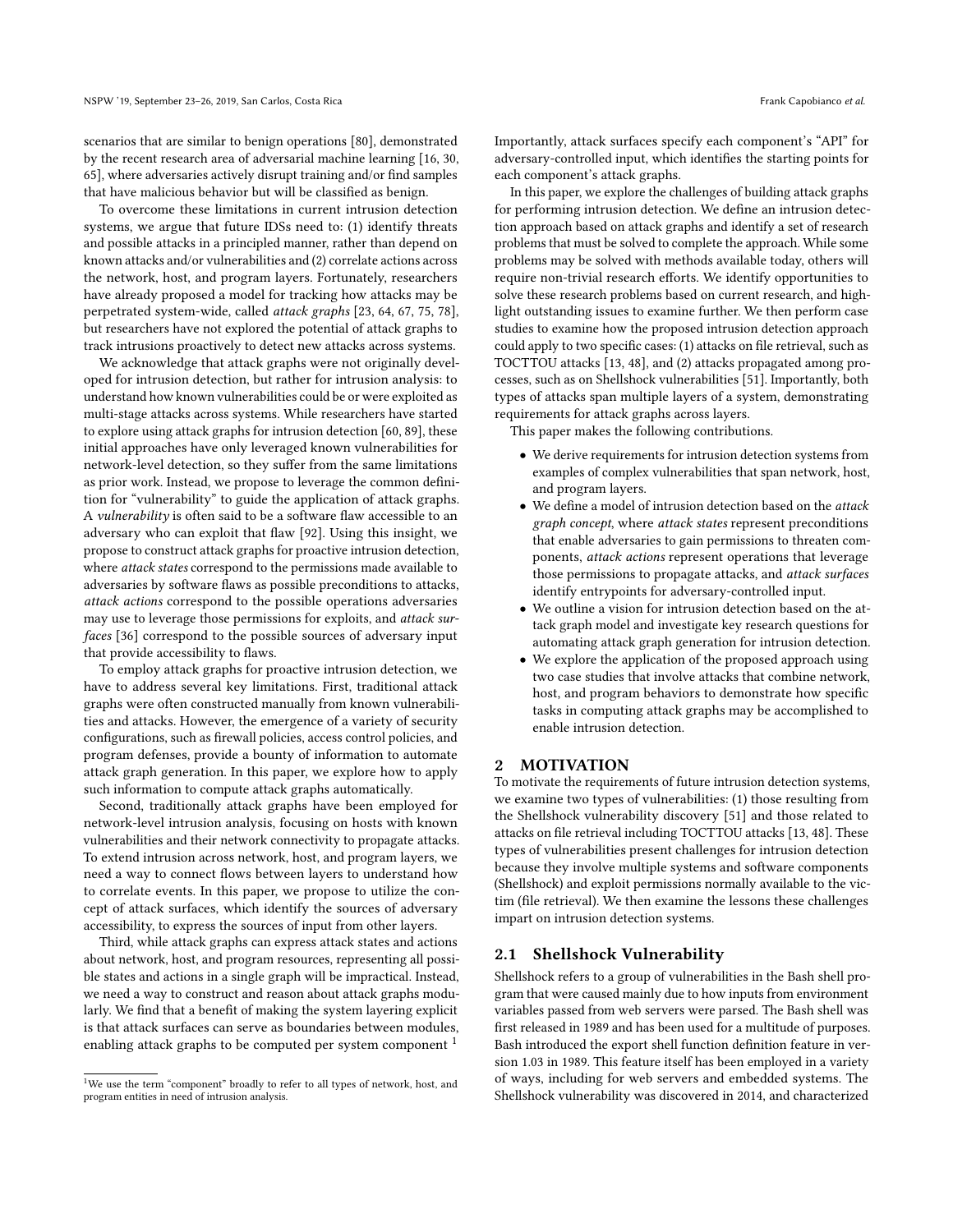Employing Attack Graphs for Intrusion Detection NSPU intervals and According to the NSPW '19, September 23-26, 2019, San Carlos, Costa Rica

primarily in the context of web servers. However, modern embedded systems continue to use the export shell functionality to parse and execute inputs, and several of these systems were not patched, providing the main attack vector for exploiting Shellshock [50].

Bash supports exporting shell function definitions to Bash instances via environment variables. Web servers and other programs utilize this functionality to specify new functions for execution by Bash in processing web requests. The Shellshock vulnerability was a result of incorrect parsing of these function definitions. The initial problem was that Bash continued to parse input even after the function definition ends. Hence, anything after the function definition was parsed and executed as well. This vulnerability enabled adversaries to direct Bash to execute any functionality that the invoking principal (e.g., web server) could execute, exposing a large number of options for adversaries to propagate attacks.

Shellshock is exploitable because adversaries may make network requests that both update environment variables and trigger the execution of Bash shells. Web servers used such functionality commonly to run scripts to process web requests. Embedded systems that run Bash also often propagate network request input to Bash shells. With the proliferation of Internet of Things devices, opportunities for exploitation of embedded devices is greater since not all have been patched.

Discovery of the Shellshock vulnerability resulted in a series of patches to fix the vulnerability completely and to address other vulnerabilities that were discovered as a result of the study into the initial Shellshock vulnerability. The initial vulnerability (CVE-2014-6271) was caused by the parsing error described above, but the initial patch (Patch 25 for Bash 4.3-25) did not address related flaws in parsing (CVE-2014-6278 and CVE-2014-7169). In addition, several memory errors were discovered in Bash processing related to this parsing that were also discovered and patched (CVE-2014-6277, CVE-2014-7186, and CVE-2014-7187).

The patch history related to the vulnerabilities is interesting because the third patch in the sequence (Patch 27, Bash 4.3-27) aimed to address the parsing problems systematically by clearly demarcating the environment variables that may be used for function definitions and the bounds of function definitions for parsing. However, errors remained in parsing (CVE-2014-6278) that were not addressed correctly in this patch, so they were fixed in later patches (Patch 30, Bash 4.3-30).

#### 2.2 File Retrieval Attacks

Programs may also be exploited when accessing files by adversaries who control either the input used to build file pathnames or the filesystem resources used to resolve those file pathnames to specific files. Most famous are so-called time-of-check-to-time-of-use (TOC-CTOU) attacks that exploit races between file system operations of the adversary and victim [13, 48], but several types of attacks do not require race conditions, being more direct confused deputy attacks [32].

Researchers have reported that approximately 10% of reported CVEs are vulnerabilities of this type [88], and this problem continues to plague current systems, such as Android. As with Shellshock, these attacks may span network, host, and program layers, receiving untrusted network input and falling victim to host-program attack surfaces by exploiting program flaws. We examine attacks

against the Apache web server program, leveraging some prior research in this analysis [86] that, like Shellshock, found exploitable flaws in web servers for file serving.

There are two distinct attack actions that may be leveraged independently or in concert to enable an adversary to gain unauthorized access to host resources.

First, an adversary could provide input used to build file pathnames that is not properly filtered by the program to prevent unauthorized access. For example, a programmer may not expect adversary input at a particular program attack surface associated with constructing file pathnames (i.e., an unexpected attack surface [86]), so an adversary can choose the file pathname. In addition, a programmer may recognize a threat from an attack surface, but fail to filter the input from this attack surface properly, permitting an adversary to gain access to unauthorized files.

Second, an adversary may control a program running on the host already and leverage that program's permissions to modify directories to direct pathname resolution to a file of the adversary's choosing [13, 48]. Given write access to a directory, an adversary can create and delete files in that directory. Simply by planting a file used by the victim, an adversary may provide malicious input to the victim if it trusts that file. In addition, an adversary may plant a symbolic link to redirect the pathname resolution to retrieve a file chosen by the adversary. Files accessed via symbolic links are authorized using the victim's identity, so if an adversary can trick a victim with the permissions necessary to access a file referenced by the planted symbolic link then the victim may mistakenly operate on a file unauthorized for the adversary on behalf of the adversary.

Both of these attacks are difficult to prevent. Incorrect filtering in programs remains an open problem. Researchers have explored program analysis techniques to detect missing filters [9], but even the task of identifying filtering code in programs is non-trivial [45], making attacks from network input possible. Researchers have also found that programmers often miss attack surfaces made available in deployments, causing vulnerabilities because no filtering is present at all [86]. On the other hand, attacks on pathname resolution have been known since the 1970s [48] and attacks due to race conditions, called time-of-check-to-time-of-use (TOCTTOU) vulnerabilities, were made precise in the early 1990s [13]. Thus, attacks on programs that exploit the access control configurations of hosts are also possible. Many solutions have been proposed to fix programs and provide protection mechanisms in operating systems, but researchers have demonstrated many attacks to circumvent such protections, leading Cai et al. [15] to identify that any effective defense requires knowledge of programmer intent, meaning that vulnerabilities often remain latent in programs because such intent is not explicit.

#### 2.3 Lessons for Intrusion Detection

We find that the Shellshock and file retrieval attacks demonstrate the following lessons for the future of intrusion detection.

First, exploiting these vulnerabilities involves tracking data flows at the network, host, and program layers of the system. Both types of attacks may originate from network input, such as web server requests. Second, flaws may exploit host resources. Shellshock payloads are propagated from the web server to Bash shells through the setting of environment variables. On the other hand, file retrieval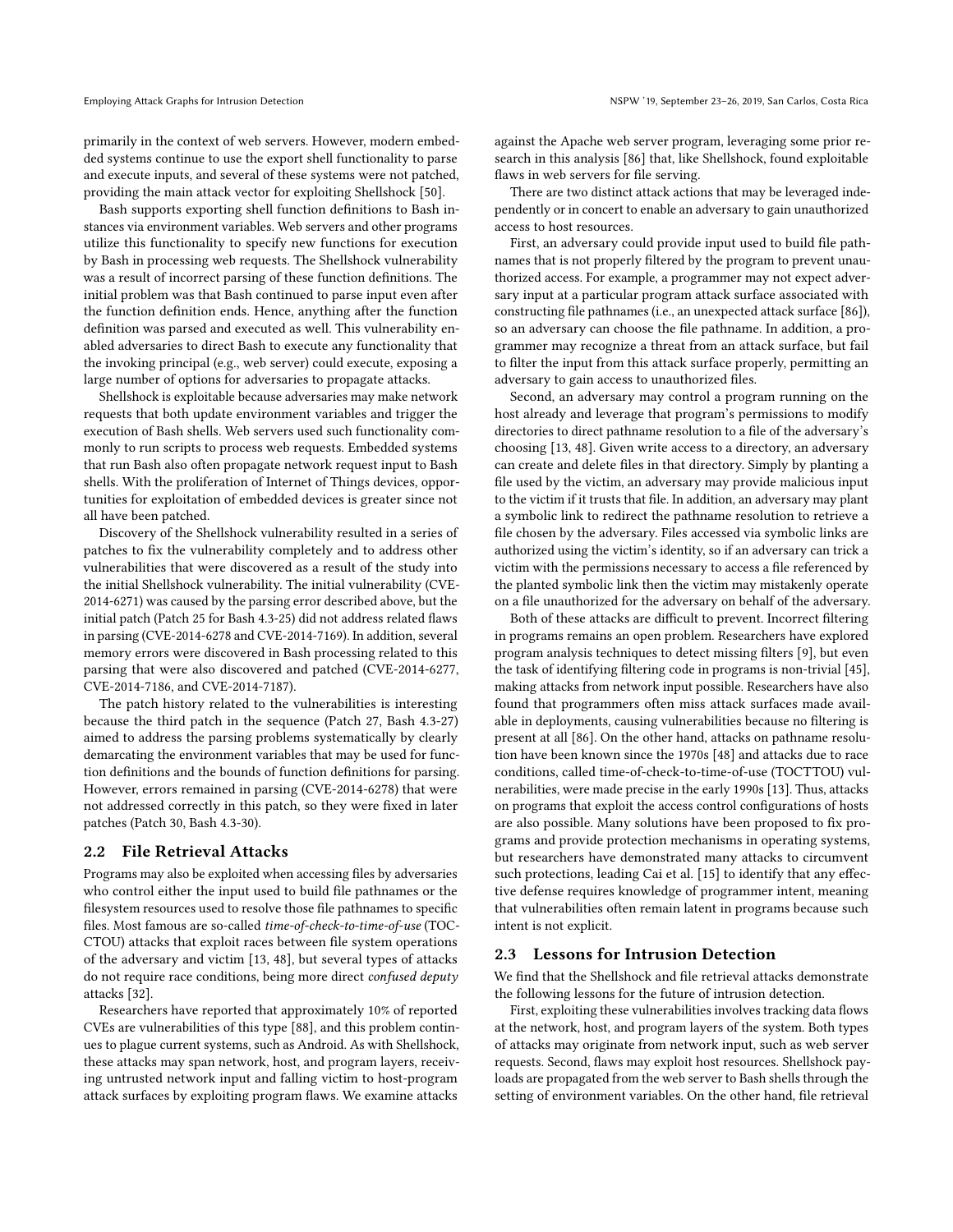attacks may be possible because another process on the host may attack the victim (e.g., web server). Third, ultimately, exploits are possible because of flaws in the Bash shell and victim programs, where the parsing errors, memory errors, and/or errors in checking the results of system calls may be exploited to further adversary control. Finally, exploits of Shellshock result in operations on host resources once again, such as executing other programs.

Next, exploitation of such vulnerabilities are difficult to prevent without concrete information about the vulnerabilities. From the perspective of a NIDS, only the web requests are seen, and the variants of requests that may occur make it difficult to identify known malicious requests that would include Shellshock or file retrieval payloads. For example, web requests were able to set environment variables for several years using input, such as HTTP\_ACCEPT='{ :;}; rm -rf', which would remove files. From the perspective of a HIDS, the web server will commonly pass information to Bash shells via environment variables and open files, and Bash shells commonly spawn other processes, making it difficult to identify malicious requests from a compromised Bash shell. A hybrid IDS could correlate risky web requests with host operations, but such IDSs currently require knowledge of a specific vulnerability or attack, enabling adversaries to circumvent checks before the specific attack was discovered.

In addition, the ability to detect either of these vulnerabilities would benefit significantly from visibility into program execution. Critical operations in exploiting either vulnerability occur inside the victim programs (e.g., web server and Bash shell programs). Recently, several developer organizations have decided to expend vast resources on software testing, such as fuzz testing, to detect flaws within programs more quickly. However, many flaws are still missed in testing or only unveiled in particular, unusual deployments, and the results of fuzz testing are not employed to guide IDS detection of such situations, leaving blind spots in testing as blind spots in detection. In addition, the relationship between flaws (e.g., crashes) and the threats (e.g., adversary access to new permissions) that such flaws enable is not yet well understood.

Both improving the effectiveness of detection and improving visibility of programs to detect intrusions will require more knowledge about how attacks may proceed and how programs link host and network actions, which in turn will require new automated methods to compute such knowledge. At present, knowledge of attack methods is either based on known attacks or attack behaviors (e.g., writing executable files), and IDS vendors aim to leverage such information for effective use in detection. Generating IDS data from known attacks can be automated, but methods to predict new attack cases and methods are limited to coarse attack strategies, such as kill chains [38].

Finally, expanding IDS to include program state will challenge the scalability of detection methods. Since this knowledge appears necessary to make significant improvements, we must explore methods to extend intrusion detection in a scalable manner. Current hybrid IDS techniques of combining system operations and network operations into a common format will be insufficient to serve as a basis for managing scalability.

In summary, we find that the following broad requirements apply to future intrusion detection systems.

- Relate to Attack Principles: Reason about components and their defenses in a principled manner to detect intrusions.
- Increase Visibility: Represent attack behaviors for network, host, and program layers.
- Automate Intrusion Models: Identify possible attack operations automatically.
- Improve Scalability: Perform detection over richer, more complete attack models efficiently.

In the rest of this paper, we will explore how the attack graph concept may be employed to achieve these requirements, and we will identify the challenges in applying attack graphs to achieve those requirements.

## 3 ATTACK GRAPHS

In this section, we review the evolution of attack graph approaches, including their motivations and research challenges, and then provide a definition for the attack graph model we will use in this paper. We will then review some of the challenges in applying attack graphs to IDS that have not been addressed by prior work.

#### 3.1 Prior Attack Graphs Approaches

Work on representing attacks in terms of attack graphs emerged in the mid-1990s. The problem was to develop techniques to enable administrators to understand how vulnerabilities in their system could enable adversaries to escalate their permissions through a sequence of operations to complete an attack.

A wide variety of research has been undertaken on attack graphs. The origin of attack graphs appears to be a paper by Dacier and Deswarte [22] that models permission transformations in an access control system (the Typed Access Matrix) to detect violations of the safety problem [33]. While permission changes in an access control system for a variety of reasons, Dacier et al. [23] extended this approach to reason about the relationship among permission states created by vulnerabilities, which they still called a permission graph, but which started to capture the notions in attack graphs. In particular, Dacier et al. wanted to aid administrators in computing the permission escalation enabled through vulnerabilities, so the edges in their permission graph represented vulnerabilities and administrators could compute sequences of permission escalations possible given a sequence of vulnerability exploitations.

Phillips and Swiler developed an attack graph model for networks in 1998 [67]. This model incorporates key elements of the attack graph, relating network flows, possible sets of attacker permissions, and attack specifications, including post-conditions. This attack graph model connects network flows and the adversary permissions obtained to possible attacks. Interestingly, Phillips and Swiler advocated generating network flows from configurations directly, although adversary permissions and attack specifications were determined in an ad hoc way from known vulnerabilities.

Researchers then explored methods to compute attack scenarios from attack graphs. Sheyner et al. developed a model checking approach to compute attacks [78]. Sheyner's approach computes paths to attack goal states in the attack graph. Ammann made the critical insight that we can reason about adversaries as being monotonic (i.e., they do not release permissions once obtained) to reduce the number of meaningful attack paths to consider through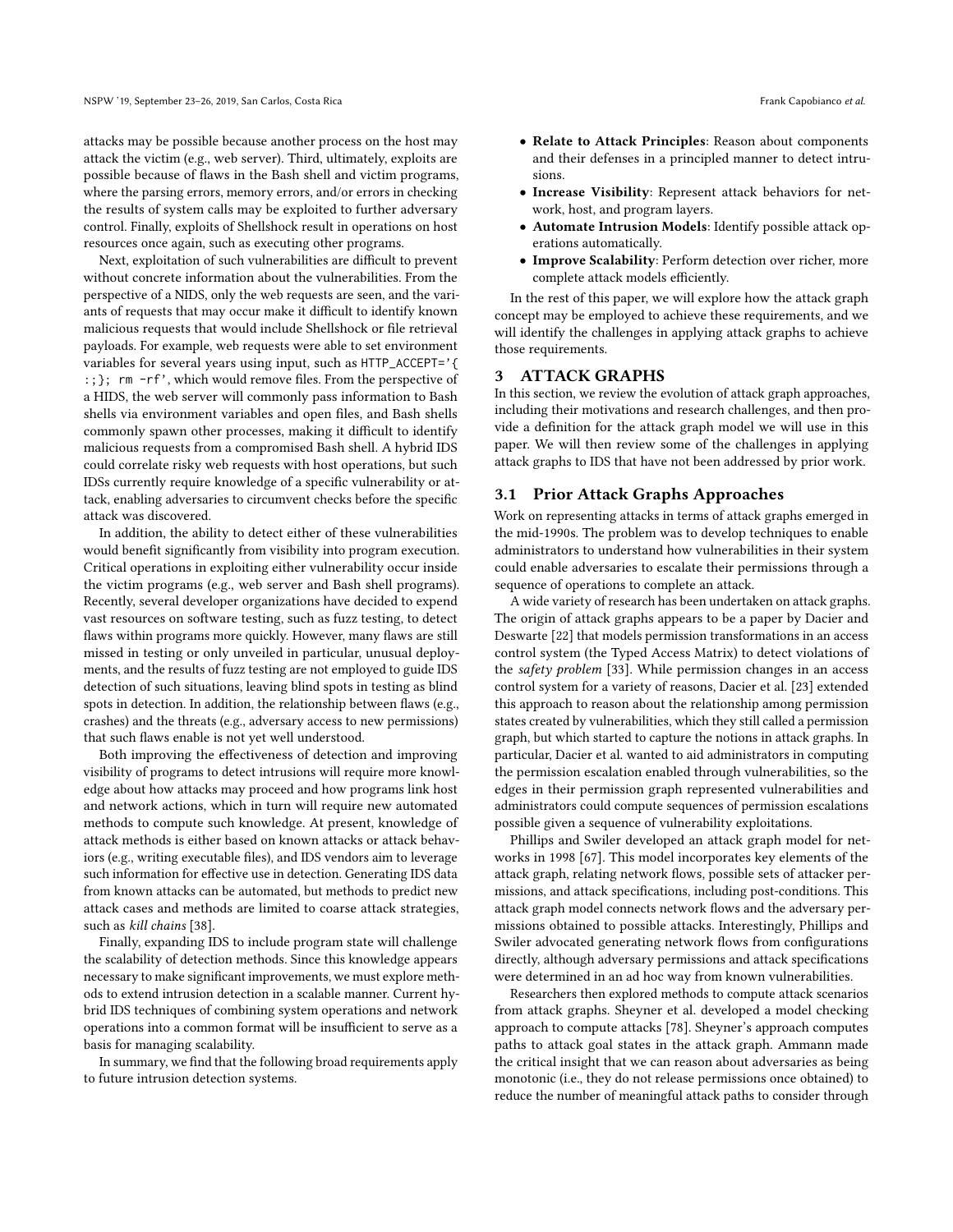

### Figure 1: Attack graph example for Shellshock showing how attack actions (rectangles) depend on conjunction of attack states (circles) and attack states are created by any one of a disjunction of attack actions.

an attack graph [4]. Ou et al. [64] further optimized the representation to make the attack graph independent of hosts, only relating pre-conditions (i.e., permissions) and attacks (i.e., vulnerabilities to exploit), which they found is a special case of Schneier's attack trees [75]. We adopt a version of the attack graph model of Ou et al., which we define below.

Noel and Jajodia explored a variety of uses for attack graphs, including vulnerability analysis using attack graphs [41, 62], network risk analysis and hardening [2, 61], intrusion detection configuration and analysis [60, 89], and detection of new instances of known vulnerabilities [3]. Typically, these approaches leverage known vulnerabilities to identify hosts that may be exploitable. Graphs leverage network flows for permissions to access hosts with vulnerabilities and such vulnerabilities may be exploited if reachable. While we examine the connection between attack graphs and intrusion detection in this line of work further below, we would like to produce attack graphs without known vulnerabilities.

## 3.2 Attack Graph Model

In this paper, we adopt the attack graph definition of the Ou et al.  $[64]$  paper<sup>2</sup>.

Definition 3.1. An attack graph,  $G = (V, E)$ , is a graph where: (1) the set of vertices,  $V = S \cup A$ , where S is the set of attack states (called facts in Ou et al. [64]) and A is the set of attack actions (called *derivations* in Ou et al. [64]) and (2) the set of edges,  $E = R \cup P$ , where  $(u, v) \in R$  is a *precondition edge* when  $u \in S$  and  $v \in A$  and  $(u, v)$  ∈ *P* is a *postcondition edge* when  $u$  ∈ *A* and  $v$  ∈ *S*.

Since there are multiple ways of causing an attack state to become true, the set of attack actions directly preceding an attack state in an attack graph form a disjunction. On the other hand, in order for an attack action to be executed, all the necessary attack states must be achieved forming a conjunction.

Shown in Figure 1, consider that the attack action of exploiting Shellshock by an adversary choosing a program to execute requires that the Bash shell subject (likely the same as the web server subject) has the file system permissions to execute the requested program and that the adversary has the program permission to specify the file name argument of the execute function (e.g., execve or system). Thus, this attack action requires two distinct attack states, one in the program layer and one in the host layer, to both be satisfied.

On the other hand, once the program is executed it obtains all the permissions associated with that execution, based on the subject under which it is run. However, there are multiple ways of obtaining those permissions (i.e., through "Other ATTACK AC-TIONSž) , meaning that an adversary can obtain permissions from a disjunction of attack actions.

Ou et al. [64] represent attack states as facts and attack actions as rules (derivations) in Datalog. In that paper, facts referred to permissions available to adversaries and rules referred to methods of exploitation of known vulnerabilities given those permissions. We envision using a Datalog representation for our attack graphs.

#### 3.3 Challenges Using Attack Graphs in IDSs

There are several challenges in applying attack graphs to intrusion detection in a manner that can satisfy the requirements listed in Section 2.3.

First, traditional attack graph configuration requires non-trivial manual effort. Phillips and Swiler [67] propose using network configurations to automatically generate network flows and Noel and Jajodia [41] leverage the Nessus vulnerability scanner to identify possible vulnerabilities to exploit automatically. However, many other aspects of attack graphs must be determined and configured manually. For example, identifying attack states (permissions) necessary to exploit a vulnerability were determined manually. In addition, the resultant attack states after exploiting a vulnerability were specified manually. Finally, exploiting a vulnerability is often more complex than simply having connectivity, so the details of attack actions themselves must be specified more precisely. Thus, automation remains a significant challenge.

Second, while recent IDSs explore utilizing known vulnerabilities along with known attacks to detect attacks, researchers commonly find use of known information insufficient to detect advanced attacks. Much research has focused on artificial intelligence and machine learning attacks to classify behaviors more accurately [12, 14, 35, 42, 49, 77]. However, a challenge is to identify the system features that identify attacks effectively without overfitting, and thus not improving significantly on detection using known attacks. One approach would be to leverage attack graphs to generate classifiers, but traditional attack graphs work from known vulnerabilities/exploits as well limiting their effectiveness to extend IDS knowledge. Using attack graphs for intrusion detection will require definitions of attack states and attack actions that reflect the principles necessary to detect attacks in modern systems.

Third, challenges arise in correlating intrusion detection and attack graphs. For example, a proposed intrusion detection approach [89] compares the knowledge encoded in an attack graph with the intrusion alerts seen so far to identify inconsistencies between the attack graph and the IDS alerts, where such inconsistencies may imply events missed by the IDS. However, such inconsistencies emerge partly because attack graphs and intrusion detection are configured independently. A question is whether the generation of attack graphs could be an input to configuring intrusion detection to avoid such inconsistencies.

<sup>&</sup>lt;sup>2</sup>We change the terms in the Ou et al. definition for facts (to *attack states*) and derivations (to attack actions) to associate the attack graph with proactively tracking threats that may lead to exploitation.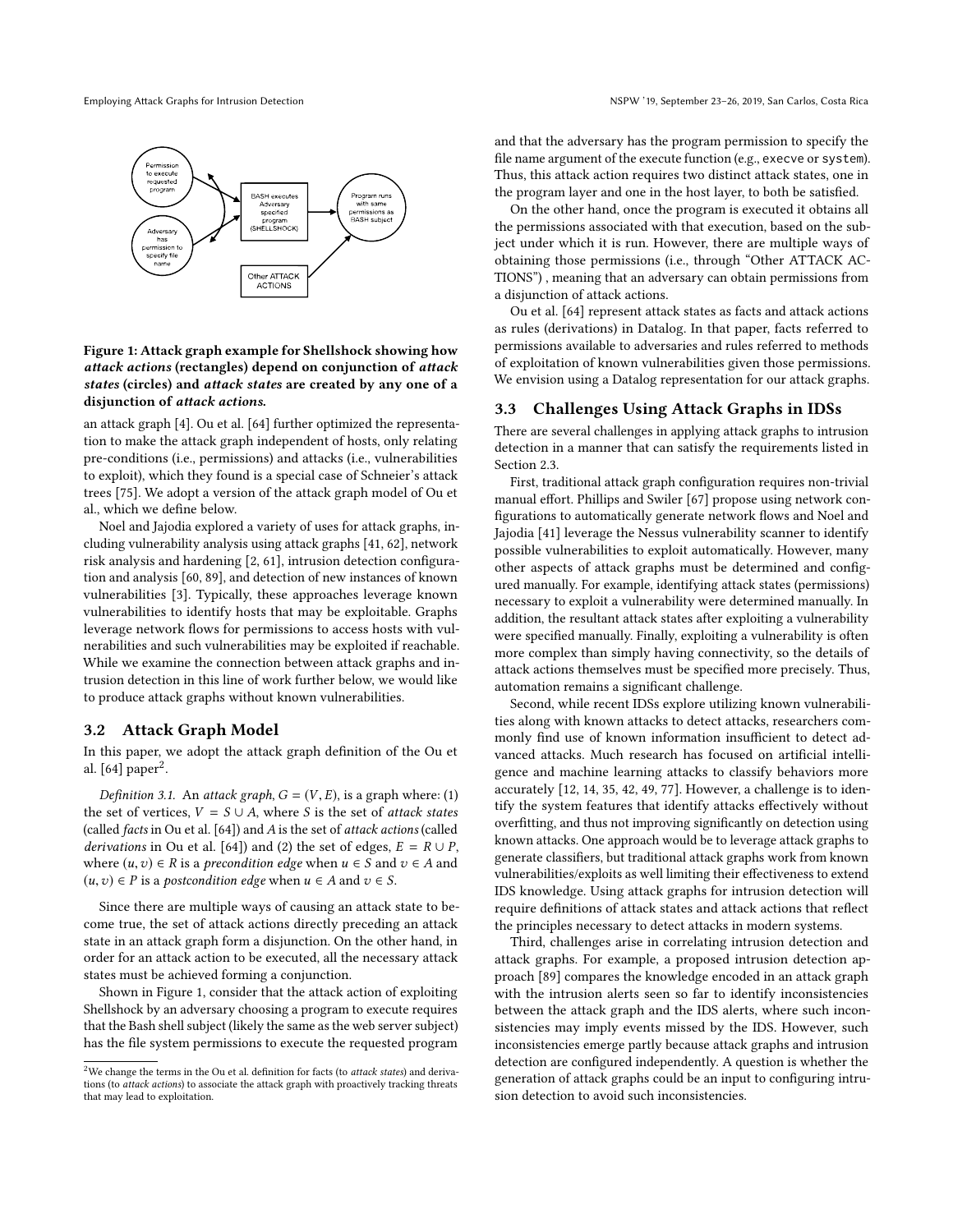Finally, while scalability has been examined by Ammann [4], Ou et al. [64], and Noel and Jajodia [61] among others, the study of scalability of attack graphs is still quite limited. In addition, intrusion detection aims to be performed at runtime, so we have a limited budget to devote to attack graph analysis (and upkeep). Attack graph approaches are often agnostic about how they may be modularized to enable better scalability. Prior research has often limited the application domain (e.g., just to network flows) to create tractable attack graphs, but we need approaches that encompass network, host, and program layers systematically.

Provenance vs. Attack Graphs. Given these challenges, an obvious question is whether the attack graph concept should even be considered for improving intrusion detection. Another technique that has historically been applied to forensic (offline) analysis of security is *provenance* [11, 44, 69]. Han et al. [31] explore the opportunities and challenges in utilizing provenance at runtime for intrusion detection. Provenance graphs record host operations (e.g., system calls) and their dependencies forming a more complete and accurate representation of system runtime behaviors. However, unlike attack graphs, provenance graphs are not directly related to attack states (threats and their permissions) and actions (potential exploits). Without this knowledge, intrusion detection may only improve slightly (e.g., by having a more complete picture of runtime operations). This knowledge could conceivably be added to provenance graphs, but one needs to encode such knowledge in some form. We explore encoding such knowledge in attack graphs, where provenance techniques could be configured based on attack graphs to enable detection at runtime or via forensic analysis.

Challenges Summary. Based on these findings, we propose to apply attack graphs to intrusion detection to leverage their ability to model attacks more accurately. However, to do so, we will examine how to overcome the challenges above, as summarized here.

- Generate Attack Graphs Automatically: Compute attack states and attack actions from available information (e.g., configurations).
- Without Known Attacks/Vulnerabilities: Detect attacks from the principles of vulnerability exploitation, rather than known attacks/vulnerabilities.
- To Direct Intrusion Detection: Determine intrusion detection operations from the attack graph.
- Account for Scalability: Budget resources for intrusion detection based on attack graphs.

We do not claim to know acceptable answers to all of the challenges at present, but in the next two sections we present a vision for intrusion detection using attack graphs and explore the problems, opportunities, and open issues for achieving that vision.

## 4 INTRUSION DETECTION VISION

Our vision for intrusion detection using attack graphs is based on the following insight: that attack graphs naturally correlate to the two aspects of misuse intrusion detection (1) claiming permissions that create threats and (2) using threatening permissions to perform operations that obtain access to additional permissions. Attack states imply preconditions that grant subjects with permissions that violate some security property, such as information flow, that enables a threat to the system. Pieters similarly proposes reasoning

explicitly about access claims, where adversaries may claim use permissions to launch attacks [68], similar to attack states here. In addition, attack actions are operations adversaries can employ given those permissions to launch attacks. Thus, attack graphs represent sequences of threats and operations that enable possible misuses that may be composed by adversaries into full attacks.

This implies that we can leverage the ability to compute threats and exploits to construct attack graphs, which can then be employed to detect intrusions at runtime. There are several known techniques for computing flaws of various types that grant threatening permissions. In this paper, we will examine how benign components allow memory errors and information flow errors that may be exploited. We further note that researchers have explored computing flaws at the network, host, and program layers. Although less mature, researchers have also proposed methods to generate exploits automatically, for both memory errors and information flow errors. In the next section, we discuss research challenges in computing attack states and attack action and combining these two concepts to construct effective attack graphs.

To enable continuing research and development of methods to compute attack graphs, we propose that IDSs should be built as a framework that supplies a suite of methods for constructing attack graphs and applying them to intrusion detection to enable new methods to be deployed in a plug-and-play manner. That is, building and utilizing attack graphs involves a sequence of decisions, and researchers can plug solutions into the framework to improve the effectiveness of decisions made for attack graph generation and intrusion detection incrementally.

A critical challenge will be managing the scalability of using attack graphs. One key insight that we will aim to leverage is that by predicting the attack surfaces of each component we can compute attack graphs independently for each component, improving the scalability of (offline) attack graph computation and (online) use. An attack surface of a component [36] identifies the entrypoints that may receive input controlled by an adversary. Attack surfaces then describe all the sources of adversary-controlled inputs, so attack graphs must originate only at the attack surface entrypoints. Thus, attack graphs can be constructed locally from the attack surface entrypoints for each component. A challenge is that even attack graphs for each component may be sufficiently complex as to present scalability challenges, particularly to runtime monitoring. One possible side-benefit may be that once an attack graph is computed, defenders may proactively remove flaws to reduce attack graphs for their components. However, if component attack graphs are too large, techniques will be necessary to prioritize the parts of the attack graph to utilize, such as via machine learning.

To implement intrusion detection from our proposed attack graphs, the basic approach would be to use the attack graph to instrument system components to monitor each component for attack states being achieved and attack actions being performed. For each state, the IDS would record the associated permissions obtained. For each action, the IDS would record the successful completion of an operation associated with exploitation behaviors implied by the action. For both the permissions obtained and exploit behaviors completed, an IDS has options about whether to track worst-case, probabilistic, and/or best-case scenarios for each to produce detection hypotheses about adversary control. Detection hypotheses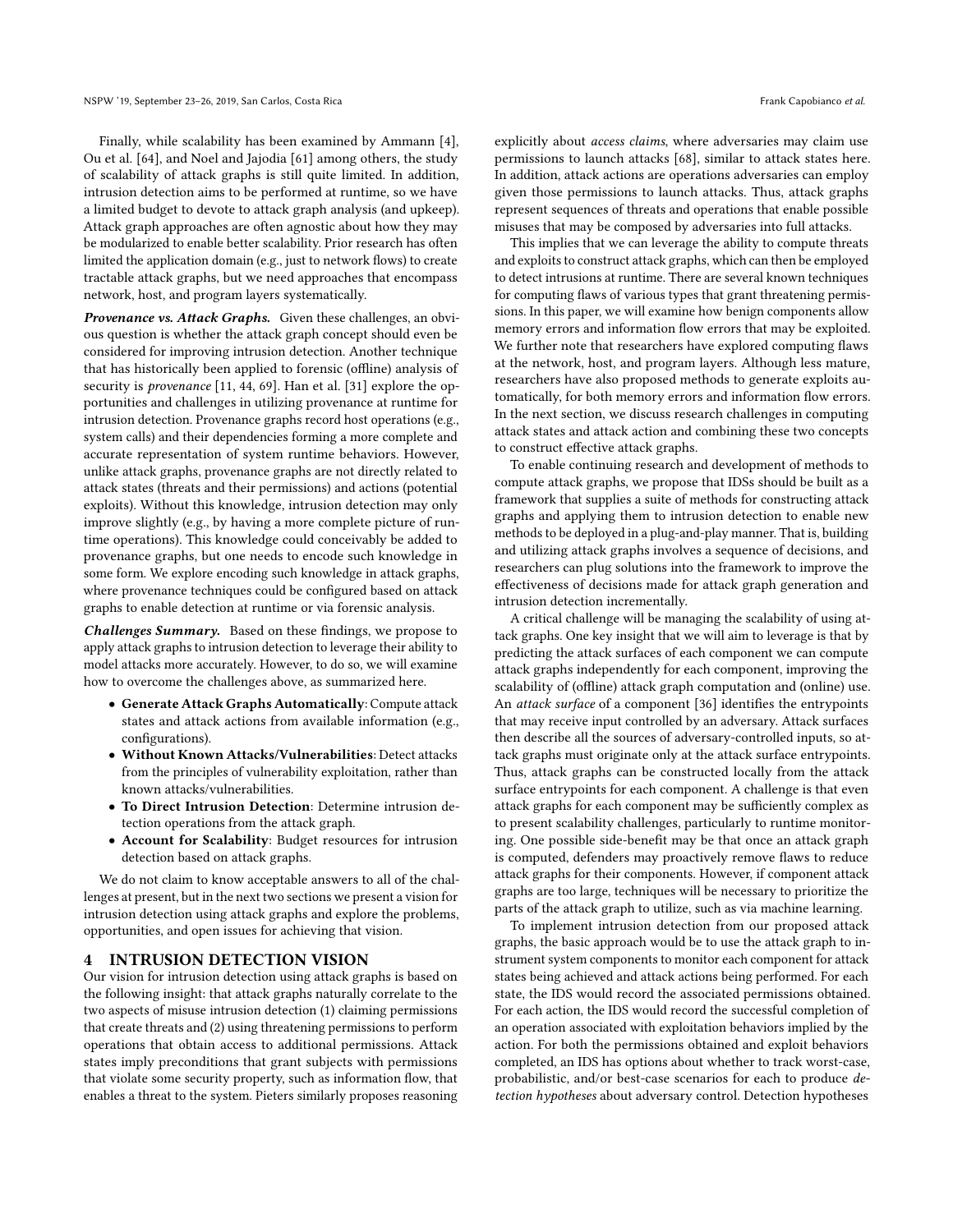



are similar to attack states in that they describe permissions under adversary control, but unlike attack states, which we envision will imply best-case permissions (for adversaries), hypotheses may be generated using other thresholds. At runtime, hypotheses relative to a single component could be computed using local attack graphs. Researchers have examined techniques to estimate attack probabilities for attack graphs by reasoning about them as Bayesian networks [53]. However, to use such a technique, a challenge is to relate attack states and attack actions to probabilities.

#### 5 RESEARCH PROBLEMS

In this section, we examine the main research problems to be solved to generate attack graphs for intrusion detection. Figure 2 shows an attack graph example, showing the network, host, and program layers. This attack graph shows a simplified system with only one host and only one program. Each network, host, and program component has its own attack graph rooted at its attack surface. Note that the attack surfaces provide the link between layers. For example, the host-to-program attack surface represents how programs may use host resources or network resources through the host, such as sockets, to receive adversary-controlled input. Attack graphs show how each component uses its attack surface input to create threats that give the adversary permissions as attack states to launch attacks against the component via attack actions. Finally, attack graphs show that attack states may enable adversaries to have permissions to propagate attacks to attack surfaces of other layers as output, such as the program-to-host attack surface. Below, we examine the research problem in computing attack surfaces, attack states, and attack actions for network, host, and program components, and in using attack graphs for intrusion detection.

#### 5.1 Computing Attack Surfaces

The first step is to identify the possible sources of attacks for each component, which we propose to do by computing each component's attack surface. Figure 2 shows the locations of attack surfaces, which connect the network, host, and program layers. Importantly, the host layer faces adversary-controlled input from both the network and program layers.

As entrypoints imply communication from outside the component, they naturally identify the possible inter-layer sources. If components only receive adversary-controlled inputs from attack surface entrypoints, then all adversary-controlled inputs can be identified from those entrypoint sources, independent of other data flows. We leverage this assumption for computing attack graphs below. In this section, we examine the research problems, opportunities, and issues in estimating component attack surfaces.

The Problem. Computing attack surfaces requires solving three main challenges: (1) identifying entrypoints of each component; (2) identifying adversaries of the component that may launch attacks; and (3) determining the entrypoints for each component that are accessible to any of that component's adversaries. First, what constitutes an entrypoint depends on the component. For programs, entrypoints typically correspond to system calls, although, to distinguish among system calls of the same type researchers designate the library calls that cause system calls (e.g., to libc) as entrypoints. For networks, untrusted remote hosts or networks are entrypoints [47, 87]. For hosts, resources updated from untrusted parties, such as network sockets and files of unknown provenance, form attack surfaces. Second, attacks originate from adversaries of each component, so we need a method to predict such adversaries. Third, we need to connect a component's adversaries to its entrypoints to determine which of the component's entrypoints may actually be accessible to adversaries.

Each of these three challenges may present ambiguities that prevent exact solutions. For example, library calls are a relatively reliable source of external input for programs (i.e., entrypoints), but programs may use specialized techniques, such as memory-mapped files, to create other entrypoints. Finding references to memorymapped files in programs is intractable in general, as it requires solving the aliasing problem. Second, identifying adversaries depends on the threat model for the particular component, which may vary depending on the context. Third, identifying which entrypoints are accessible to adversaries depends on how components are used in practice. Such use will depend on the configuration of the component's runtime environment. As a result, we have to make choices about whether to overapproximate or underapproximate attack surfaces. Ideally for security, we would overapproximate attack surfaces for each component, so we would never miss an attack, but the complexity of systems means that we will likely generate many false positives. On the other hand, underapproximating attack surfaces means we are actually tracking true attack surfaces, although we have to develop strategies for handling new attack surfaces when they are discovered.

Opportunities. Researchers have explored a variety of methods to identify program attack surfaces, including measurement of the importance of data accessible from the entrypoint [47], the stack traces associated with crashes [84], resources accessible to untrusted subjects based on the access control policy [87], and where programmers filter inputs to limit program inputs [86]. These disparate techniques typically underapproximate the attack surface because they depend on runtime results, but the resultant attack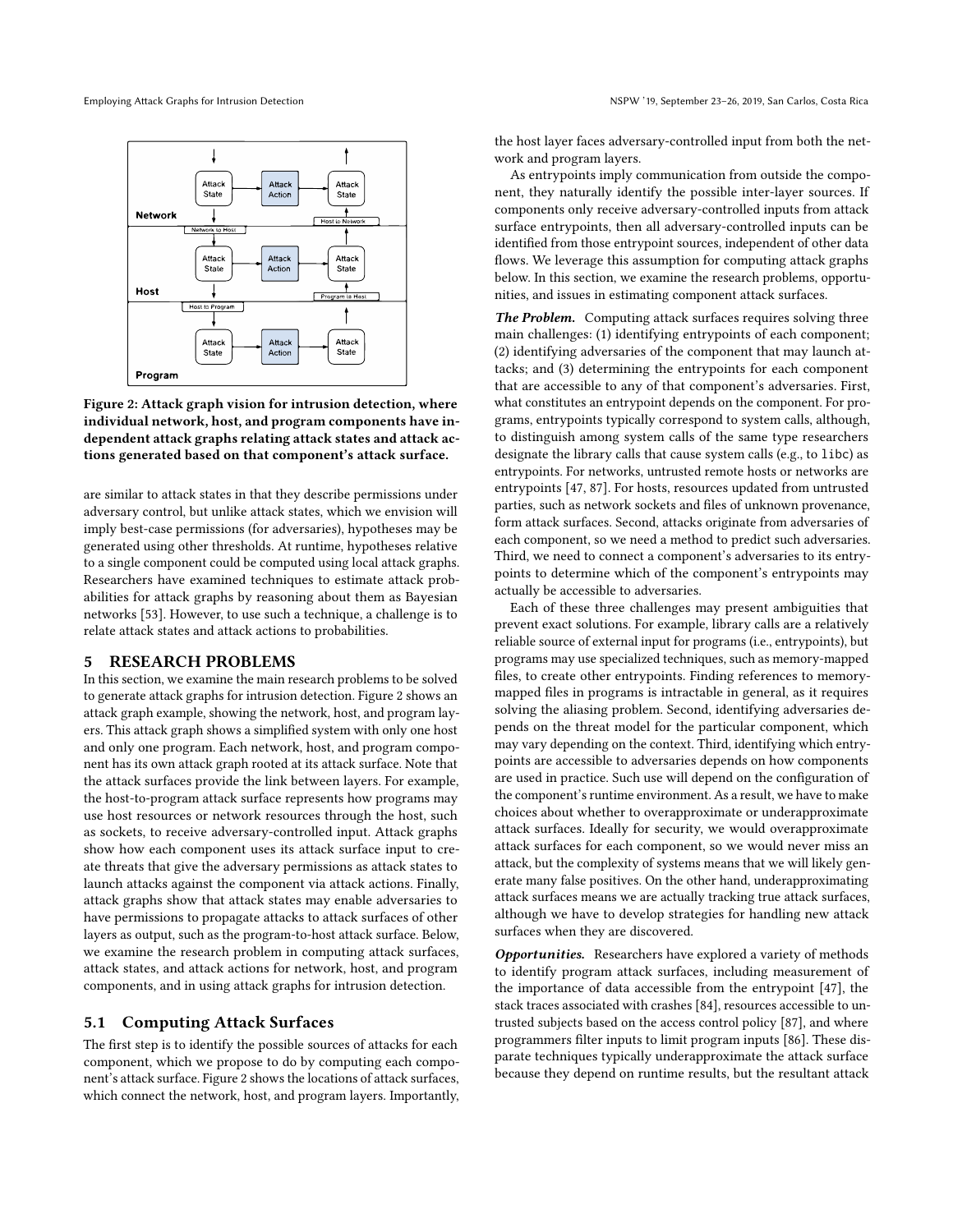surfaces nonetheless have been found to correlate well with vulnerabilities [84, 87], even detecting new vulnerabilities. However, several of these methods do not offer techniques for identifying adversaries nor their accessibility to specific entrypoints, limiting the value of these techniques to flaw identification rather than intrusion detection.

Researchers often set threat models for their experiments, but there have not been many research efforts that propose methods for computing adversaries and the threats they present. One such method is the Integrity Wall approach [87]. This approach proposes a conservative threat model that aims to maximize the number of adversaries of a program. In this model, a program only trusts those programs that run under the same domain, have the permissions to modify the program's executable file, or can modify critical kernel data (e.g., physical memory). In general, subjects with such permissions can trivially compromise the program, so they must be trusted for the program to operate. Researchers applied this technique to SELinux systems, finding that even with this large set of adversaries per program: (1) program attack surfaces were only a small fraction of the number of entry points and (2) reported vulnerabilities could be associated with a large fraction of the identified attack surface. We examine the application of the Integrity Wall approach for computing adversaries in one of the case studies in Section 6.1.

Since it is difficult to predict the resources that may be accessed by individual library calls, if they are computed dynamically, it is often difficult to predict which library calls may access adversarycontrolled resources, implying that they are part of the program's attack surface. Vijayakumar et al. [86] found that if a program lacks any filtering for an entrypoint, then the program assumes that no adversary-control input will be received. Thus, such an input can be blocked to prevent an unexpected attack surface that would be vulnerable. If the program filters input at that entrypoint, then that entrypoint may be a legitimate attack surface, and IDS will have to examine the impact of its use, lest risking a false positive. Thus, one can apply a method that detects the filtering to detect legitimate attack surfaces.

We also need methods to compute host and network attack surfaces. Fortunately, researchers have explored attack surfaces from networks to hosts [36, 47, 52], as this was the original point of the attack surface metric. These works enumerate the various entrypoints that make the system accessible from the network, as most network entrypoints enable untrusted access. In addition, researchers identified that host resources of unknown origin may be adversary-controlled sources [52], and hence part of the host attack surface as well.

Issues. An often overlooked issue is the computation of the program-host attack surface shown in Figure 2. The problem is that programs may propagate adversary-controlled input that they receive to system resources, which may propagate attacks to other processes. This is part of the cause of the Shellshock vulnerability, where a web server transfers adversary-controlled input to Bash through environment variables. While we can compute whether information written to a host resource is tainted by adversary input in a variety of ways, these methods have historically had severe limitations. Dynamic taint tracking is accurate, but expensive, whereas sound static analysis often greatly overapproximate tainted flows.

However, recent work has shown that applying static analysis judiciously can reduce the overhead of dynamic taint analysis significantly [10] (below 10%).

However, dynamic analysis is inherently incomplete, so we may underapproximate attack surfaces. Thus, we need to address the challenge where new attack surfaces may be discovered at runtime. For the program-host attack surface, this creates the possibility of a mutual dependence between the host and program attack surfaces, where program flows may extend host attack surface which in turn likely extends one or more program attack surfaces, and so on. In general, program and host attack surfaces must be computed until a fixed point is reached. However, many programs do not expect untrusted input propagated by programs they trust (e.g., lack filtering), so these so-called unexpected attack surfaces [86] should halt propagation. The IDS must effectively choose between blocking input and tracking threats.

### 5.2 Computing Attack States

Given the attack surfaces, we aim to build attack graphs in two stages. In this first stage, we compute attack states from security property violations, because such violations often introduce new permissions to adversaries. The aim is to identify operations that may enable adversaries to leverage such permissions to launch attacks (i.e., attack actions) that are accessible to adversary-controlled input.

Security properties restrict an operation to only utilize permissions that comply with security requirements, so a violation indicates a flaw that may permit an adversary to exploit the component. For example, an adversary request may cause a program to access a database containing some information to which an adversary is not authorized or to utilize a key value that must be kept secret from adversaries. Such permissions are not allowed to the requestor, so there use by the database may present a problem, if exploitable, for the adversary to utilize those permissions in unforeseen ways.

The Problem. The problem of computing attack states from security properties involves the following challenges: (1) determining the security properties to employ; (2) identifying where components violate those security properties; and (3) estimating the permissions obtained by the security violation.

In contrast to attack surfaces and attack actions, we aim for attack states to overapproximate the threat posed to identify the possible permissions that may be obtained. Thus, we employ security properties to compute the maximal permissions that may be made available to adversaries to create threats to exploit the component.

Opportunities. We identify two broad types of properties we consider for identifying new attack states that may grant new permissions to adversaries at present. Other security properties may be considered without modifying the basic approach. The main requirement for a security property is that it be broadly applicable, so it can be applied automatically.

We observe that adversaries commonly obtain permissions by: (1) abusing weaknesses in access control enforcement and (2) stealing permissions by hijacking program executions. First, access control enforcement is often weak because subjects are granted permissions that may enable compromise. For example, we have long known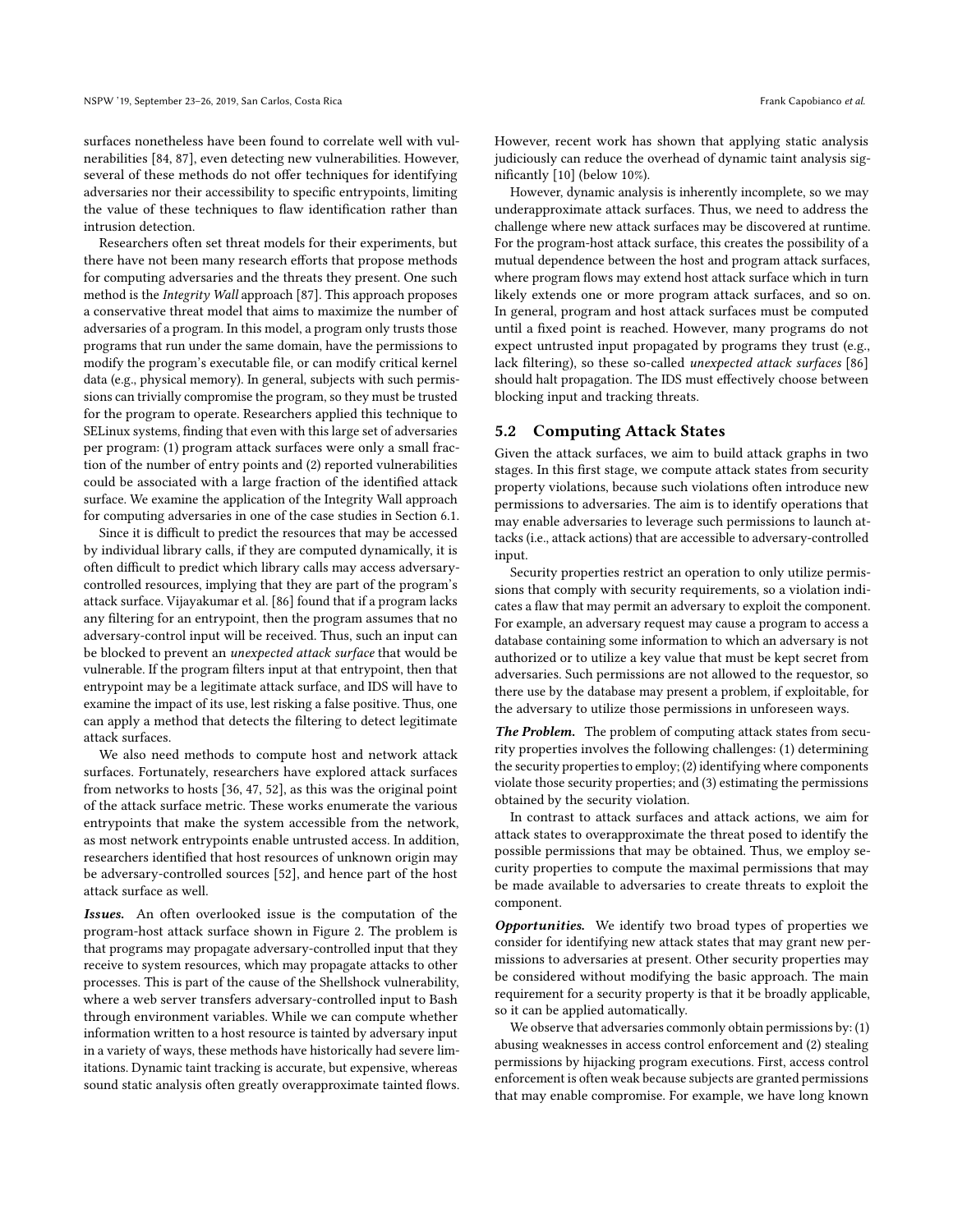that secrecy and integrity of a computer system can be protected by enforcing an information flow policy [24, 55]. However, in practice information flow is often too restrictive to permit desirable, if risky, functionality, such as allowing a process holding secrets to reply to a process that is not authorized for such secrets. Such an operation is risky because it may enable the secret values to be leaked. Thus, information flow is a security property that identifies attack states where adversaries may gain unauthorized access.

Information flow violations may occur at the program, host, and network layers. Researchers have developed several methods for detecting information flow errors in program [24, 54–56] and in host [17, 18, 34, 40, 74, 95] as well as in host and network combined [82, 83].

In addition to information flow violations, a variety of attacks on programs involve hijacking program executions through exploitation of memory errors. In languages that are not type safe, memory references may not point to memory associated with the referenced resource leading to unauthorized reads and writes. Prior work classified pointers into safe, sequential, and wild categories [58], where safe pointers must satisfy type safety, but sequential and wild pointers may not. Bounds checking techniques have been developed to enforce buffer bounds [57] to ensure that sequential pointers comply with memory bounds restrictions. While the performance overhead for the initial bounds checking techniques was high, subsequent methods based on fat pointers [25] have much better performance and hardware support for fat pointers is being explored [90].

Issues. A challenge is to predict the permissions implied by a security property violation for each attack state, and manage the accumulation of those permissions across attack states. In traditional attack graphs [62, 64, 78], the attack states are specific to each vulnerability, so the permissions (or facts in Ou et al. [64]) implied are also ad hoc (i.e., determined manually). One alternative is to arrange permissions in a lattice, as proposed for decentralized information flow control [43, 96], to enable transitions to be more systematic as the adversary obtains more access. This would apply well for properties that are commonly represented as lattices, such as information flow. Other properties could be represented in separate lattices. However, security properties related to memory errors are typically not represented in such a form. However, current exploit generation techniques assume broad access to memory [39]. Thus, the management of permissions is an open research issue for memory security properties.

Support for checking restrictions on wild pointers currently remains an open research issue. Wild pointers may reference arbitrary memory -locations, such as pointers to a set of objects on the heap. Prior work identifying wild pointers [58] applied ad hoc checks to limit their access. While they estimated that wild pointers were relatively uncommon (around 1% of pointers), that still created significant manual effort. The development of sanitizers to check for memory errors of various kinds using fuzz testing indicates that precise checks for such memory errors can be done with compiler support, but sanitizer-based detection can have high runtime overhead, 3X or more [81]. While this overhead may be acceptable for fuzz testing, it will not be acceptable in normal runtime use, so monitoring for violations for wild pointers will require lighter-weight sanitizers that are still reasonably accurate.

#### 5.3 Computing Attack Actions

To complete the attack graph, we must compute attack actions, identifying exploits that lead to new attack states. As attack states represent operations where adversaries obtain additional permissions due to security property violations, the question is how adversaries may take advantage of such permissions to gain more permissions.

Once a security property is violated, this opens opportunities for adversaries to launch attacks depending on the permissions available from the violation and the permissions they already possess. The goal in this step is to determine the possible attack actions leveraging those permissions that may enable the acquisition of additional permissions to further attacks.

The Problem. The problem of computing attack actions from threatening permissions is to identify the relevant operations that an adversary may want to employ to propagate an attack (e.g., use permissions to access unauthorized data and/or increase adversary permissions) and determine whether those operations are possible within the component defenses employed.

Similar to attack surfaces, we aim to compute attack actions that are likely to be possible to identify misuses of security property violations. Thus, we aim to identify malicious behaviors relative to the permissions gained and others that have been gained previously.

Opportunities. We find that this problem is similar to the problem of exploit generation. Exploit generation methods leverage known vulnerabilities for computing attacks. Early systems to produce exploits from memory errors automatically, such as AEG [6], also assumed that no defenses were in place. However, recent systems like Data-oriented Programming [37] and Block-oriented Programming [39] (BOP) assume that only attacks that comply with program control flows will be permitted by defenses. Most techniques still assume that the vulnerability provides the adversary with full permissions over memory access, referred to as an arbitrary write primitive (AWP), but recent work also explores determining the permissions available to launch exploits for use-after-free vulnerabilities [93]. These exploit generation tools then generate a single exploit path, if possible. Most tools search for a specific, known attack, although BOP enables specification of a set of attacks in the form of exploit programs that are mapped to the victim code.

While these approaches have previously been employed to compute exploits for known crashes and/or vulnerabilities, another insight is that they may be used to study the impact of security property violations in attack states. Fundamentally, BOP only depends on the assumption that certain permissions may be available to an adversary (e.g., arbitrary write primitive to write to any memory location) to implement a particular exploit program. Thus, one can leverage BOP to determine whether exploit programs corresponding to attack actions are possible given particular attack states by assuming the availability of permissions from the attack state. Currently, BOP assumes arbitrary read and write access, so we will need to explore the impact of more limited permissions.

We envision that a similar approach can be taken to assess information flow violations as well. When information flow violations occur, we assume that adversaries can access unauthorized data, so the question is what actions are available to the adversary using that data. We can also apply exploit generation techniques like BOP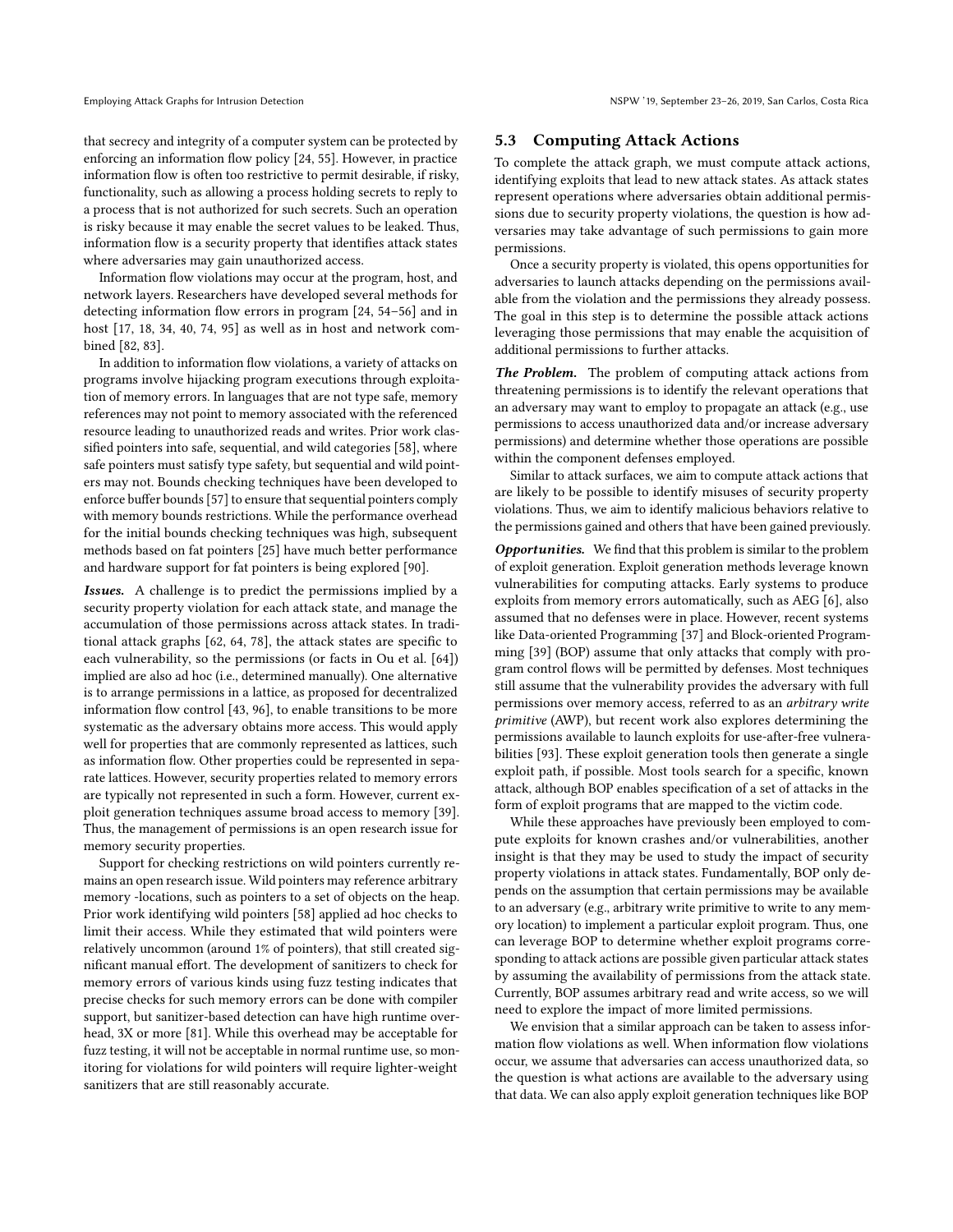to determine whether a particular attack is possible given access to that unauthorized data. Since BOP follows legal control flows and no further memory errors are necessary to generate such an exploit, a technique like BOP could also be adapted to exploit information flow errors. We explore using BOP for generating attack actions for both memory errors and information flow errors related to Shellshock case studies in Section 6.

Issues. One issue with using current exploit generation techniques is that they only find one exploit and declare victory. For building attack graphs, we want to have as comprehensive a view of the attacks given the available permissions as possible. However, as we see in the case study, non-trivial changes will need to be made to the exploit generation methods to build attack graphs.

Another issue is that exploit generation techniques focus just on the last mile of the attack, rather than all of the steps in the kill chain [38]. On the other hand, exploit generation could benefit from more focused techniques for individual steps of the kill chain as well.

Another issue is that exploit generation typically assumes one set of permissions for all cases. For example, BOPC assumes the presence of an arbitrary memory write primitive and control-flow integrity [1] defenses. However, a particular security violation may impart a more or less restricted set of permissions. Also, adversaries may accumulate permissions over time from reaching other attack states.

#### 5.4 Intrusion Detection with Attack Graphs

In considering the potential for leveraging attack graphs to improve intrusion detection, we must examine the impact of the proposed approach in the context of the base-rate fallacy [7, 8]. The base-rate fallacy occurs because people often fail to account for the basic rate of incidence of an event in assessing the frequency of producing false positives. Thus, even if a detector is very accurate (e.g., has a 99% detection rate), the frequency of non-intrusion events evaluated may lead to a high false-positive rate in practice.

We envision that our proposed intrusion detection approach based on attack graphs mitigates the base-rate fallacy in two ways. First, all intrusion detections will be based on both an attack state and its subsequent attack action. While violating a security property of an attack state may be fairly common, and thus prone to false positives, we will never identify an intrusion from an attack state alone. We also require evidence of abuse of that attack state in the form of an attack action. Should all attack actions be examples of true misuses, the proposed approach should not incur false positives because attack actions are examples of true intrusive behavior. However, if we utilize techniques that do not identify only true misuses, some false positives are possible.

Second, in this proposed approach, intrusions will be detected based on a sequence of state-action pairs (i.e., corresponding to pairs of attack states and attack actions). The aim is that the probability of such a sequence of state-action pairs implying an intrusive action rather than a benign action should be sufficiently high to prevent non-intrusive actions from dominating the detection process. In terms of Bayes Theorem as described by Axelsson [7], the value  $P(I)$ in equation 10 should be much greater than shown in the presented example because the likelihood of that trace of state-action pairs being emblematic of the basic rate of incidence should be quite low (i.e.,  $P(I) >> P(\Lambda)$  rather than the other way around).

One main challenge is to convert state-action events into estimates of intrusion. Prior research in attack graphs associates vulnerabilities and attacks by computing probabilities [53, 70, 94] or tracking correlations [72, 85]. To compute an overall attack probability from attack graphs, researchers encode the attack graphs as Bayesian Networks. A challenge then is to determine the individual probabilities, and researchers often employ available knowledge of vulnerabilities, such the Common Vulnerability Scoring System [21] (CVSS). However, such estimates are not available for the security violations and generated exploits that we employ in this attack graph model. An alternative is to reason about correlations between states and subsequent actions and/or among state-action pairs themselves. However, the correlations proposed thus far are heuristics that may themselves be error-prone. While events that are not commonly correlated may indicate anomalies, we are more interested in looking for sequences of state-action pairs that correlate as misuses (attacks).

Another challenge that we envision for the proposed approach is that it aims to detect intrusions in a stateful manner. To detect attacks in terms of sequences of state-action pairs, the IDS must collect sequences of state-action pairs and track trigger rules based on those sequences. Collecting such sequences at runtime could incur non-trivial overhead, so judging how to use the attack graphs wisely for monitoring is an open challenge. An opportunity is to integrate detection with the component processing to detect intrusions locally, perhaps at low cost. However, in general, intrusions may span multiple components, so efficient and effective ways to produce summaries for (more) centralized analysis are necessary. Research has explored summarization methods with low loss of information for network IDSs [5].

#### 6 CASE STUDIES

In this section, we examine case studies for the two examples presented in Section 2, file retrieval and Shellshock attacks. We present the file retrieval case study first, as the Shellshock case study builds on that, particularly for computing attack surfaces.

### 6.1 Detecting Attacks on File Retrieval

We also examine the application of the proposed attack graph approach to detect attacks on file retrieval. Details on this vulnerability and its variants are provided in Section 2.2.

Computing Attack Surfaces. To compute attack surfaces for Apache, we collect its relevant entrypoints, identify its adversary subjects, and compute which relevant Apache entrypoints may use resources accessible to those adversaries. As is typical, any entrypoint that may receive adversary-controlled input by reading an adversary-controlled resource is part of Apache's attack surface.

To compute Apache's adversaries, researchers leveraged the Integrity Wall adversary model [87] that conservatively identifies adversaries (i.e., maximizes adversaries) by only trusting the subjects that Apache must necessarily trust. That is, each program only trusts subjects that could modify critical kernel resources or the code files run by Apache or its trusted subjects, based on the host's mandatory access control policy (e.g., SELinux [76]). All other subjects were considered to be adversaries of the program.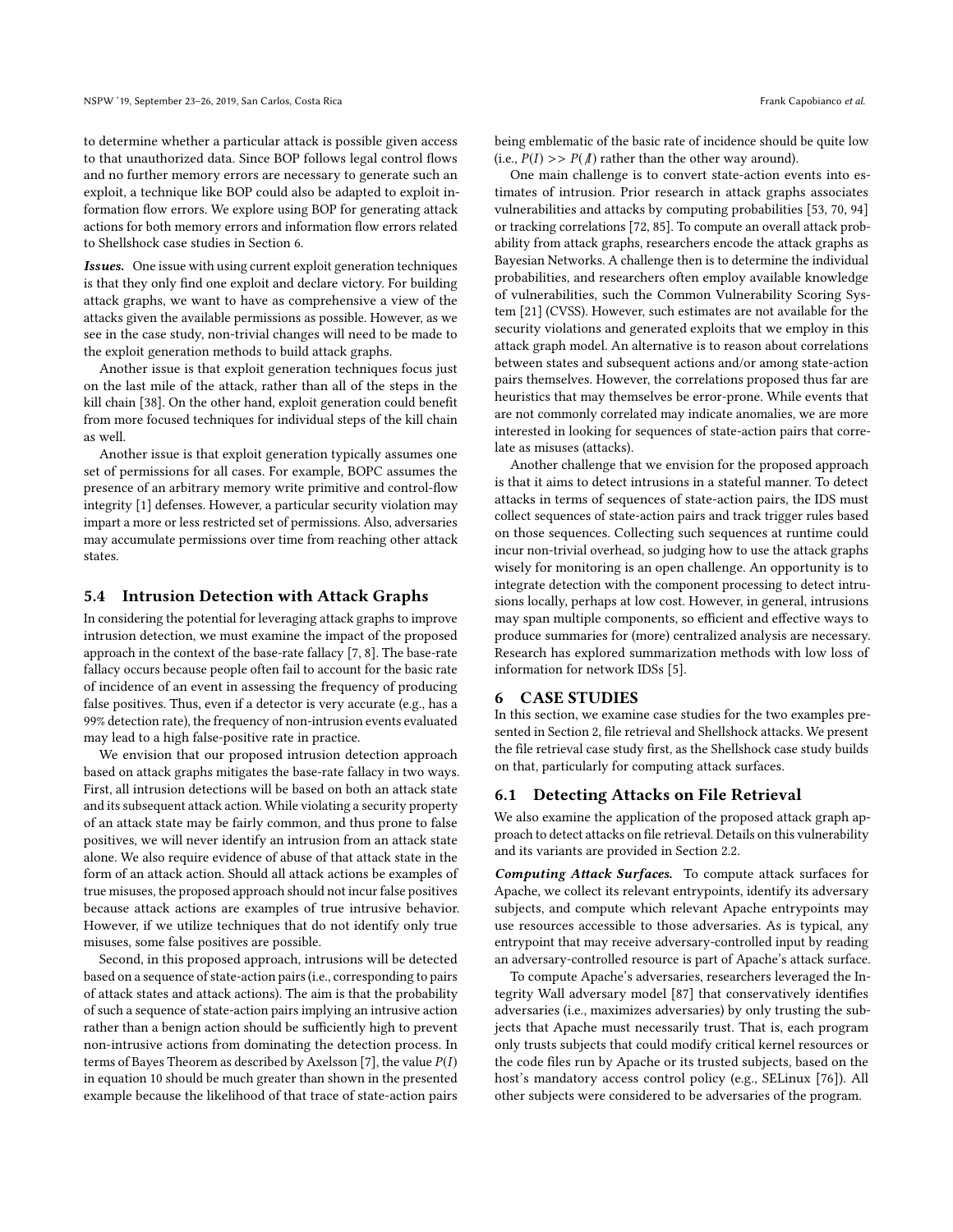Given the set of program adversaries, computing the entrypoints in the attack surface was done through a runtime analysis using test suites provided with Linux packages. By running the test suites and collecting the file accesses at relevant entrypoints, the researchers could determine whether a program's entrypoint ever accessed a file that could be written by a subject considered to be an Apache adversary. This attack surface includes entrypoints that use directories in pathname resolution that may be modified by adversaries. Notably, even with this conservative model only five attack surface entrypoints were identified in the prior work (see Figure 10 in Vijayakumar et al. [86]).

This approach to computing attack surfaces did not include program flows that propagate adversary-controlled data to modify host resources (i.e., the program-to-host attack surface). For example, the researchers identified that log files should be considered as adversary-controlled [87], even though only the program itself could write to the log files. Instead of using the program data flows to detect this propagation of data, the researchers labeled these files manually. Research is needed to automate this task.

Computing Attack States. In this case, there are three security properties. In the first security property, the file name arguments used in library calls that perform name resolution (e.g., open) must not depend on adversary-controlled input. In the second security property, if the first security property is violated, the output of a name resolution (i.e., file referenced by the returned file descriptor) must be authorized to be accessed by Apache adversaries. In the third security property, if the first security property is not violated, then the output of a name resolution must be protected from access by Apache adversaries. Some name resolutions comply with all three security properties, e.g., if they use a hard-coded file name guaranteed to return a file protected from adversary access. However, several programs fail at least the first property and many others also fail the second or third property as well, which implies a successful attack [86, 88].

The researchers identified the library calls that may violate one or more of these security properties using a runtime analysis that collected all the information flows from adversary-controlled inputs to file pathname arguments in library calls that perform name resolution. They further identified whether some form of filtering restricted how the input could be used to build file pathnames on those information flows to differentiate whether the second or third security property was relevant.

Computing Attack Actions. Attack actions in this case are operations to modify file retrieval to gain access to unauthorized data or trick Apache into using an adversary-controlled file. Two broad classes of attack actions are possible: (1) supply input used to build file pathnames chosen by the adversary and (2) change the filesystem to redirect name resolution. A challenge is to find attack actions that would be successful given the adversary permissions to control file names and modify the filesystem namespace.

Researchers defined a runtime method to test programs for name resolution vulnerabilities using a kernel-based system that deterministically changes the filesystem for an attack whenever an adversary of the program under test has modify permissions to a directory used in name resolution [88]. In this case, the types of attack actions that are possible were identified a priori. However, rather than performing intrusion detection, this prior approach performed testing as if it were an adversary.

Instead, an IDS could apply these attack actions to detect when either the second or third security property is being violated at runtime. If so, then prior work raised an alert [86], although some false positives were reported. Thus, we may want to track the program further to determine if Apache would be compromised by processing that file. Other researchers have explored techniques to compute the response of the operating system necessary to direct programs to the chosen operations [28] (e.g., leak the file contents). We could leverage such a technique to compute subsequent attack actions following the malicious actions on name resolution.

## 6.2 Detecting Shellshock Attacks

Now we examine the application of the proposed attack graph approach to detect attacks on the Shellshock vulnerability by exploiting web requests. Details on this vulnerability and its variants are provided in Section 2.1.

Computing Attack Surfaces. Computing attack surfaces introduces challenges because the web server propagates adversarycontrolled data to host resources, expanding the host attack surface for itself and the Bash shell.

Starting with the attack surface in the web server that receives web requests, as described for file retrieval above, we compute resources that may be tainted by attack surface input. First, we compute the exit points tainted by data flows from the web request entry point that is accessible to adversaries within the web server, including the exit points that set the environment variable. As we are looking to estimate an underapproximation of attack surfaces, we perform a static taint analysis without aliasing. This detects that the environment variables passed to Bash (a host resource) reaches a program-to-host attack surface. In general, any program that can be started by a web server can be victimized by these environment variables, expanding their attack surfaces. With traditional UNIX access controls, a web server is authorized to run many programs, but using MAC enforcement the programs that may be executed can be limited, thus limiting the impact of the new attack surface. However, environment variables are not specifically managed by current access control mechanisms, either DAC or MAC, so host data flow analyses [17, 18, 34, 40, 74, 95] will need to be expanded to represent such information.

In addition, the discovery of the new program-to-host attack surface may expand the attack surface of other programs, such as Bash in this case, which may cause yet further attack surface expansion. In general, one can envision this expansion continuing until a fixed point is reached. However, in the case of Shellshock, the expansion of the Bash attack surface enables an adversary to dictate program execution, which is not a permission that Bash intends. Thus, the attack surface should not be expanded for the execute call, since Bash assumes that the executor of the shell trusts the input provided to that shell. This is an example of an unexpected attack surface [86], which should terminate propagation. However, Shellshock patches introduced filtering for such input, basically certifying the use of environment variables as a legitimate attack surface.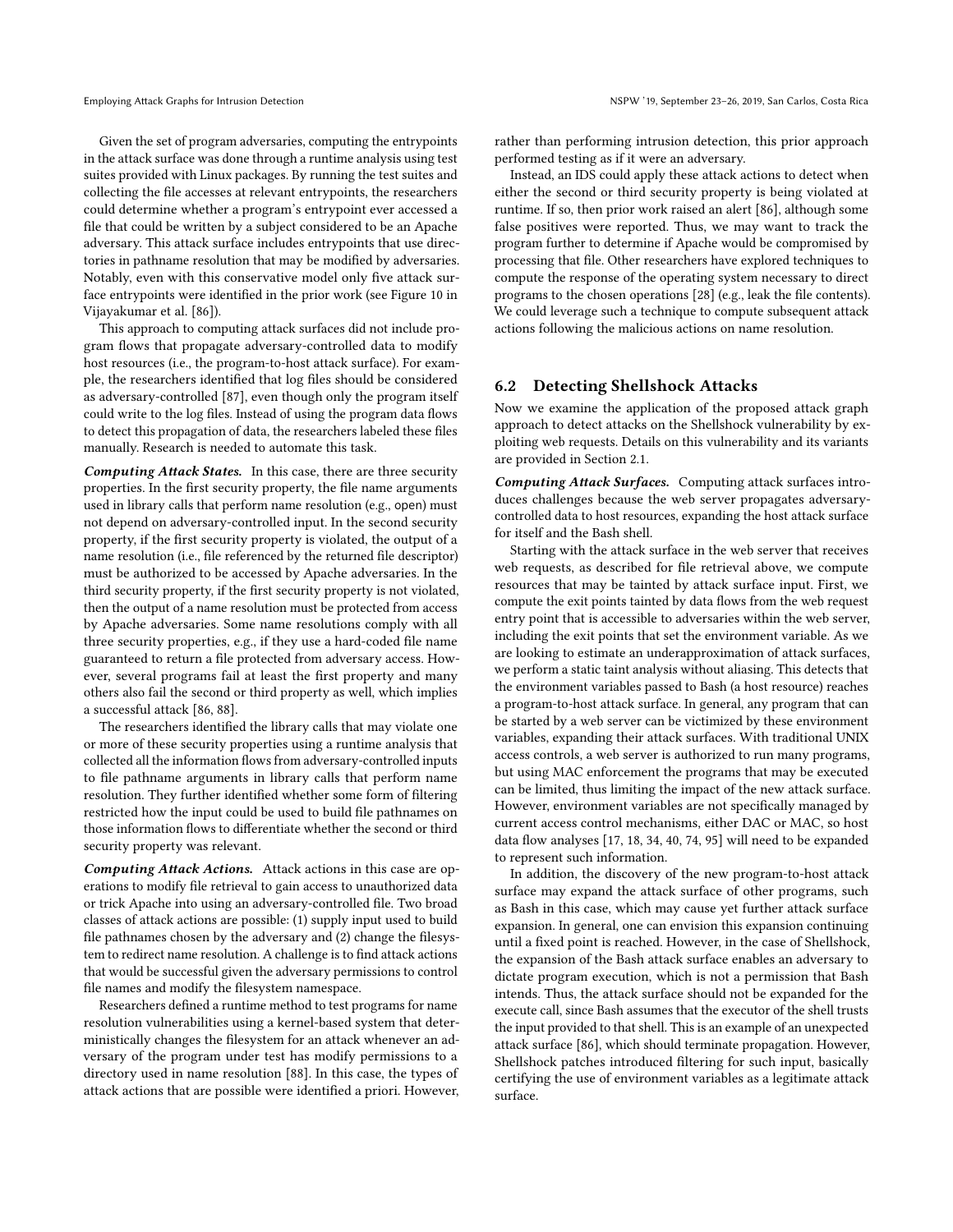

#### Figure 3: Full Shellshock Attack Graph: Attack states are in white and attack actions are in blue. This attack graph includes both the traditional Shellshock vulnerability as well as a memory error vulnerability discovered later.

Computing Attack States. With regard to Shellshock, multiple security property violations occur when unfiltered adversarycontrolled input is passed to the program entry point in Bash. The original violation was that the adversary can control critical arguments to execute functions, which can be detected as an information flow violation. Using taint analysis, we can detect such errors. In addition, other Shellshock vulnerabilities enabled violation of memory errors. At present, detecting such errors accurately is difficult. However, identifying risky pointer operations, as proposed in Ccured [58] is practical. We plan to explore utilizing such a method.

The next step is to estimate the permissions made available to adversaries due to security property violations. For information flow, a question is how much control an adversary may obtain if they can provide part of the input for the file name submitted to the execute function. As in the previous case study, control of a file name used in a name resolution gives the adversary access to any file accessible to the principal, the web server.

While patching Bash, one of the early patches was incomplete, leaving a memory error that could be exploited by adversaries through the same mechanism as Shellshock. In this case, developers introduced new memory violations and for a brief period of time, adversaries could remotely execute arbitrary code and deny service before a subsequent patch was released. As discussed above in Section 5.3, current exploit generation tools assume that memory errors grant an arbitrary write primitive (AWP) to the adversary for attack actions [39]. However, in the future a more accurate estimate of memory accessibility will be necessary to prevent creating many unattainable attack actions.

Computing Attack Actions. We leveraged block-oriented programming (BOP) as implemented by the BOPC tool [39] in an effort to identify possible attack actions from vulnerabilities due to the receipt of adversary-controlled environment variables. The relevant part of the Bash program's call graph for the BOPC analysis is shown in Figure 4. Function calls before parse\_and\_execute are omitted since they are not related to

the vulnerability. parse\_command perform the parsing of commands including environment variables, and would return to parse\_and\_execute if parsing is not needed or finished. BOPC aims to find a single vulnerability, preferring the shortest path to success. We define an SPL program (BOPC's programming language) to run execve with a program of our choice in Figure 5.

The complete attack graph for Shellshock is shown in Figure 3. Note that we used BOPC to study from the "Generate Env Payload" step. The remaining attack graph was produced manually at present.

Since Bash is an interpreter, the most direct way to execute a program is to specify it in the script input. Since BOPC is looking for the shortest, context-sensitive attack path, it finds this path instead of the more complex path using the environment variables. We tried to start BOPC in other places in the call graph, even to exploit the memory errors instead, but received the same result. The reason is that BOPC will only compute the shortest-path solution to exploit the target binary. Since the function that processes environment variable input, yyparse, will return to parse\_and\_execute when it finishes, BOPC regards directly modifying the argument of execve as the optimal solution. The exploit path then is from parse\_and\_execute to execve circled in red.

A challenge from this analysis is that exploit generation tools are not yet designed to look for multiple attack actions, but rather to find one proof-of-concept exploit. We found that directing BOPC to look for multiple attack actions would require an extension to collect multiple edges between functional steps in its representation of the search (called a delta graph in the BOPC paper [39]).

## 7 DISCUSSION

We now review the intrusion detection requirements set forth in Section 2.3.

Relate to Attack Principles. The aim of this requirement is to connect the acquisition of threatening permissions (attack states) to adversary operations to leverage those permissions to perform attacks (attack actions) in a systematic way to detect intrusions.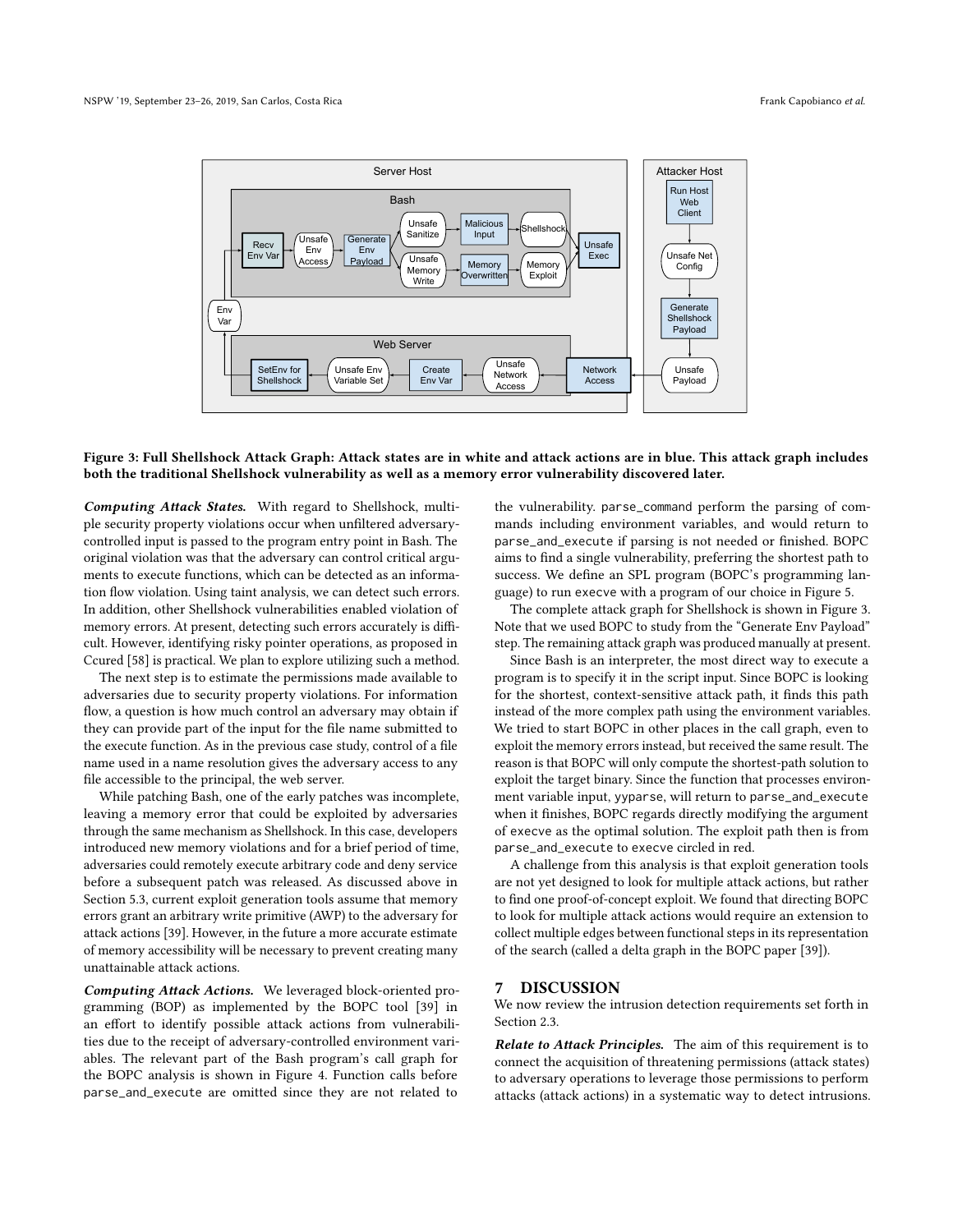

Figure 4: Call graph for Shellshock exploits in Bash

We propose to satisfy this requirement by defining attack graphs in terms of attack states and attack actions that directly correlate to these corresponding intrusion detection concepts. We propose using security property violations, which imply the acquisition of threatening permissions, for attack states and exploit operations, which imply exploitation of those permissions for attack actions. There are challenges in computing security properties and exploits, which require further research, but the basic approach relates attack graphs and intrusion detection.

Increase Visibility. The aim of this requirement is to compute security violations and exploit operations for network, host, and program layers. In this paper, we focused primarily on attack graphs for host and program layers, but prior work has demonstrated connections between host and network flows suitable for computing security property violations for the information flow. We have shown that the attack graphs can span and connect network, host, and program layers through attack surfaces and per-component attack graphs.

Automate Intrusion Models. The aim of this requirement is to compute attack states and attack actions in attack graphs automatically. We show that some types of security properties are general and methods exist to compute them. Exploit generation methods also exist for automating exploit computation, but more such methods will be necessary. Computing modular attack graphs require computing attack surfaces automatically.

Improve Scalability. The aim of this requirement is to enable scalable intrusion detection. The proposed approach in this paper utilizes attack surfaces to improve scalability for computing attack graphs (offline) and performing intrusion detection (online). First, computing attack surfaces enables us to compute attack graphs of components independently. However, the computation of attack surface itself may be complicated by the propagation of adversarycontrolled data between programs, hosts, and the network. Next, although we proposed to compute attack graphs for components locally, which improves scalability, such attack graphs may still be complex. Researchers will need to explore techniques to generalize

```
1 void payload() {
2 string prog = \sqrt{n} /bin/sh\0";
3 \quad \text{int}64 \cdot \text{argv} = {\text{approx, 0x0}};5 \qquad \qquad \text{r0 = \text{approx};}6 \text{I} = \text{arg}v;7 r2 = 0;
9 exe cve (\text{r0}, \text{r1}, \text{r2});
10 }
```
#### Figure 5: Example SPL program for building attack actions for execve.

attack states and actions to simplify attack graphs. Finally, the resultant IDS system will leverage a trace of state-action events to detect intrusions. While we envision that some intrusions may be detected locally using the component's own attack graph, some correlation among the components may be necessary by a centralized IDS.

## 8 CONCLUSIONS

4

8

In this paper, we argue that current intrusion detection systems are designed to either defend against previously known attacks or have limited visibility of all layers of a system preventing them from defending against new attacks or multi-stage attacks that traverse a system's network, host, and program layers. We define a new approach to intrusion detection systems by leveraging attack graphs and showing that attack graphs naturally correspond to the intrusion detection steps of acquiring threatening permissions and leveraging them in operations to perform exploits. Then, we examined our approach in two case studies, to show how this approach applies to file retrieval attacks and the well-known Shellshock exploit and discuss limitations and additional challenges that need to be researched to deploy such an approach effectively.

## 9 ACKNOWLEDGMENTS

Thanks to our shepherd, Cormac Herley, and the anonymous reviewers. This research was sponsored by the U.S. Army Combat Capabilities Development Command Army Research Laboratory and was accomplished under Cooperative Agreement Number W911NF-13-2-0045 (ARL Cyber Security CRA) and National Science Foundation grants CNS-1801534 and CNS-1801601. The views and conclusions contained in this document are those of the authors and should not be interpreted as representing the official policies, either expressed or implied, of the Combat Capabilities Development Command Army Research Laboratory or the U.S. Government. The U.S. Government is authorized to reproduce and distribute reprints for Government purposes notwithstanding any copyright notation here on.

#### REFERENCES

- [1] Martin Abadi, Mihai Budiu, Ulfar Erlingsson, and Jay Ligatti. 2005. Control-Flow Integrity: Principles, Implementations and Applications. In Proceedings of the  $12<sup>th</sup>$  ACM Conference on Computer and Communications Security (CCS 2005).
- Massimiliano Albanese, Sushil Jajodia, and Steven Noel. 2012. Time-efficient and Cost-effective Network Hardening Using Attack Graphs. In Proceedings of the IEEE/IFIP International Conference on Dependable Systems and Networks (DSN).
- [3] Massimiliano Albanese, Sushil Jajodia, Anoop Singhal, and Lingyu Wang. 2013. An Efficient Approach to Assessing the Risk of Zero-Day Vulnerabilities. In Proceedings of the International Conference on Security and Cryptography.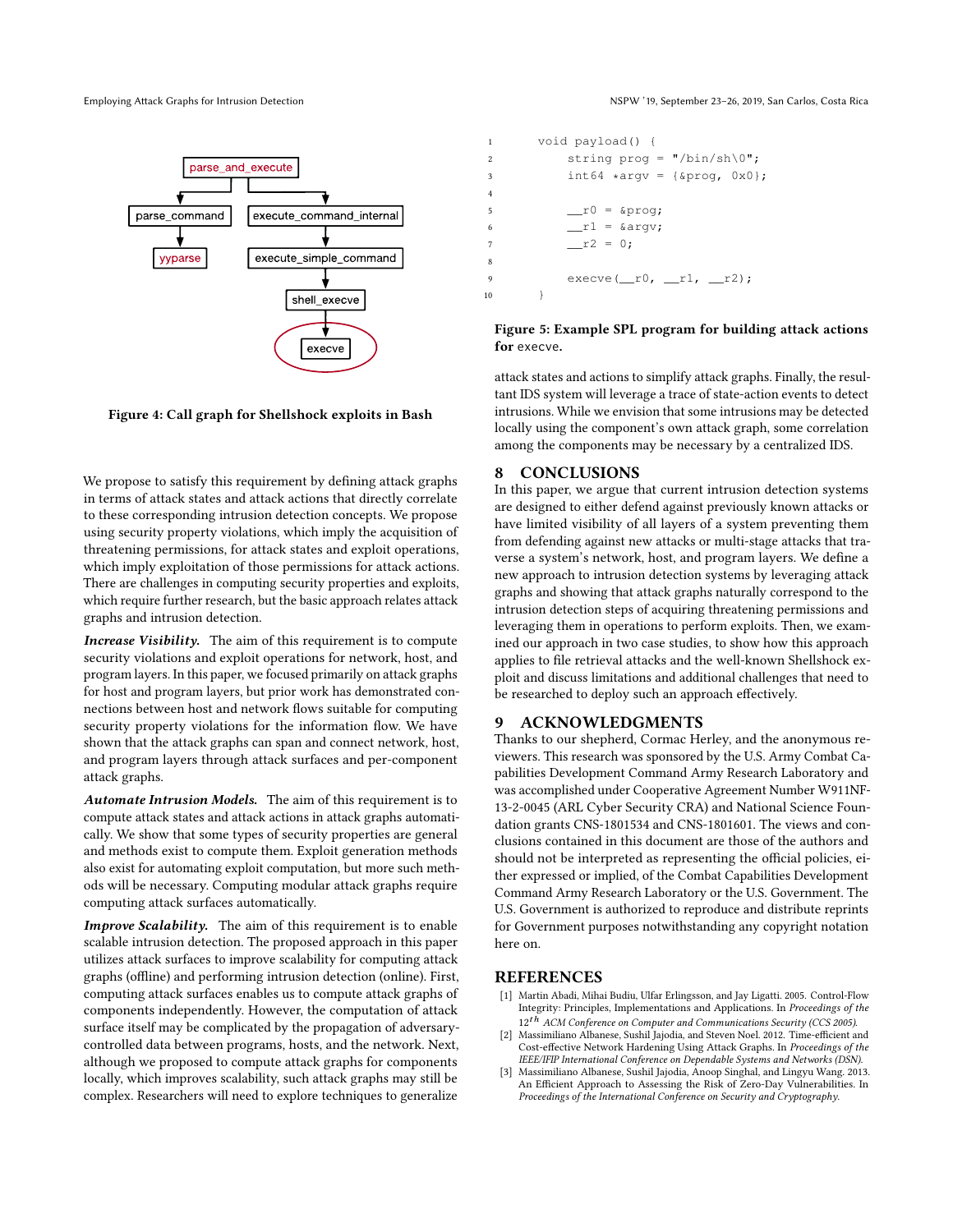NSPW '19, September 23-26, 2019, San Carlos, Costa Rica Frank Capobianco et al.

- [4] Paul Ammann, Duminda Wijesekera, and Saket Kaushik. 2002. Scalable, Graphbased Network Vulnerability Analysis. In Proceedings of the 9<sup>th</sup> ACM Conference on Computer and Communications Security (CCS 2002).
- [5] Azeem Aqil, Karim Khalil, Ahmed O.F. Atya, Evangelos E. Papalexakis, Srikanth V. Krishnamurthy, Trent Jaeger, K.K. Ramakrishnan, Paul Yu, and Ananthram Swami. 2017. Towards Network Intrusion Detection at ISP Scale. In Proceedings of the 13th International Conference on Emerging Networking EXperiments and Technologies (CoNEXT).
- [6] Thanassis Avgerinos, Sang Kil Cha, Brent Lim Tze Hao, and David Brumley. 2011. Automatic Exploit Generation. In Proceedings of the 2011 Network and Distributed Systems Symposium.
- [7] Stefan Axelsson. 1999. The Base-rate Fallacy and Its Implications for the Difficulty of Intrusion Detection. In Proceedings of the Second International Workshop on Recent Advances in Intrusion Detection.
- [8] Stefan Axelsson. 1999. The Base-rate Fallacy and Its Implications for the Difficulty of Intrusion Detection. In Proceedings of the 6<sup>th</sup> ACM Conference on Computer and Communications Security.
- [9] Davide Balzarotti, Marco Cova, Vika Felmetsger, Nenad Jovanovic, Engin Kirda, Christopher Kruegel, and Giovanni Vigna. 2008. Saner: Composing Static and Dynamic Analysis to Validate Sanitization in Web Applications. In Proceedings of the 2008 IEEE Symposium on Security and Privacy.
- [10] Subarno Banerjee, David Devecsery, Peter M Chen, and Satish Narayanasamy. 2019. Iodine: Fast Dynamic Taint Tracking Using Rollback-free Optimistic Hybrid Analysis. In 2019 IEEE Symposium on Security and Privacy (SP). IEEE.
- [11] Adam Bates, Dave (Jing) Tian, Kevin R.B. Butler, and Thomas Moyer. 2015. Trustworthy Whole-system Provenance for the Linux Kernel. In Proceedings of the  $24<sup>th</sup>$  USENIX Security Symposium.
- [12] Anaël Beaugnon, Pierre Chifflier, and Francis Bach. 2017. ILAB: An Interactive Labelling Strategy for Intrusion Detection. In Proceedings of the 20 $^{th}$  International Symposium on Research in Attacks, Intrusions, and Defenses.
- [13] Matt Bishop and Michael Digler. 1996. Checking for Race Conditions in File Accesses. Computer Systems 9, 2 (Spring 1996).
- [14] Ahmet Salih Buyukkayhan, Alina Oprea, Zhou Li, and William K. Robertson. 2017. Lens on the Endpoint: Hunting for Malicious Software Through Endpoint Data Analysis. In Proceedings of the 20th International Symposium on Research in Attacks, Intrusions, and Defenses.
- [15] Xiang Cai, Yuwei Gui, and Rob Johnson. 2009. Exploiting Unix File-System Races via Algorithmic Complexity Attacks. In Proceedings of the  $30^{th}$  IEEE Symposium on Security and Privacy.
- [16] Nicholas Carlini and David A. Wagner. 2016. Towards Evaluating the Robustness of Neural Networks. CoRR abs/1608.04644 (2016). arXiv:1608.04644 http://arxiv. org/abs/1608.04644
- [17] Haining Chen, Ninghui Li, William Enck, Yousra Aafer, and Xiangyu Zhang. 2017. Analysis of SEAndroid Policies: Combining MAC and DAC in Android. In Proceedings of the  $33^{rd}$  Annual Computer Security Applications Conference.
- [18] Hong Chen, Ninghui Li, and Ziqing Mao. 2009. Analyzing and Comparing the Protection Quality of Security Enhanced Operating Systems. In Proceedings of the 2009 Network and Distributed Systems Symposium.
- [19] Daniel B. Cid. 2008. OSSEC. http://www.ossec.net/
- [20] Cisco. 2015. Vulnerability-Focused Threat Detection: Protect Against the Unknown. https://www.cisco.com/c/en/us/products/collateral/security/ips-4200 series-sensors/white\_paper\_c11-470178.html
- [21] CVSS 2019. Common Vulnerability Scoring System SIG. https://www.first.org/ cvss/.
- [22] Marc Dacier and Yves Deswarte. 1994. Privilege Graph: An Extension to the Typed Access Matrix Model. In Proceedings of the 1994 European Symposium on Research in Computer Security, Dieter Gollmann (Ed.).
- [23] Marc Dacier, Yves Deswarte, and Mohamed Kaâniche. 1996. Models and Tools for Quantitative Assessment of Operational Security. In Information Systems Security: Facing the Information Society of the 21st Century. Springer US, Boston, MA, 177–186.
- [24] Dorothy E. Denning. 1976. A Lattice Model of Secure Information Flow. Commun. ACM 19, 5 (1976), 236–242.
- [25] Gregory J. Duck, Roland H. C. Yap, and Lorenzo Cavallaro. 2017. Stack Bounds Protection with Low Fat Pointers. In Proceedings of the 2017 Network and Distributed Systems Symposium.
- [26] Nicolas Falliere, Liam O Murchu, and Eric Chien. 2011. Symantec Security Response, W32.Stuxnet Dossier, Version 1.4. (Feb. 2011).
- [27] Amer Farroukh, Mohammad Sadoghi, and Hans-Arno Jacobsen. 2011. Towards Vulnerability-based Intrusion Detection with Event Processing. In Proceedings of the 5<sup>th</sup> ACM International Conference on Distributed Event-based Systems. ACM.
- [28] Ioannis Gasparis, Zhiyun Qian, Chengyu Song, and Srikanth V. Krishnamurthy. 2017. Detecting Android Root Exploits by Learning from Root Providers. In Proceedings of the 26<sup>th</sup> USENIX Security Symposium.
- [29] Pierce Gibbs. 2017. Intrusion Detection Evasion Techniques and Case Studies. STI Graduate Student Research in SANS. https://www.sans.org/reading-room/ whitepapers/detection/paper/37527
- [30] Ian J. Goodfellow, Jonathon Shlens, and Christian Szegedy. 2015. Explaining and Harnessing Adversarial Examples. In Proceedings of the 3rd International Conference on Learning Representations (ICLR 2015).
- [31] Xueyuan Han, Thomas Pasquier, and Margo Seltzer. 2018. Provenance-based Intrusion Detection: Opportunities and Challenges. In  $Proceedings$  of the  $10^{th}$ USENIX Workshop on the Theory and Practice of Provenance (TaPP 2018).
- [32] Norman Hardy. 1988. The Confused Deputy. Operating Systems Review 22, 4 (Oct. 1988), 36–38.
- [33] Michael Harrison, Walter Ruzzo, and Jeffrey D. Ullman. 1976. Protection in Operating Systems. Commun. ACM 19 (Aug. 1976). Issue 8.
- [34] Boniface Hicks, Sandra Rueda, Luke St. Clair, Trent Jaeger, and Patrick McDaniel. 2010. A Logical Specification and Analysis for SELinux MLS Policy. ACM Transactions on Information and System Security (TISSEC) 13 (July 2010).
- [35] Hanan Hindy, David Brosset, Ethan Bayne, Amar Seeam, Christos Tachtatzis, Robert C. Atkinson, and Xavier J. A. Bellekens. 2018. A Taxonomy and Survey of Intrusion Detection System Design Techniques, Network Threats and Datasets. CoRR abs/1806.03517 (2018).
- [36] Michael Howard, Jon Pincus, and Jeannette Wing. 2003. Measuring Relative Attack Surfaces. In Proceedings of Workshop on Advanced Developments in Software and Systems Security.
- [37] Hong Hu, Shweta Shinde, Sendroiu Adrian, Zheng Leong Chua, Prateek Saxena, and Zhenkai Liang. 2016. Data-Oriented Programming: On the Expressiveness of Non-control Data Attacks. In Proceedings of the 2016 IEEE Symposium on Security and Privacy.
- [38] Eric M Hutchins, Michael J Cloppert, and Rohan M Amin. 2011. Intelligence-Driven Computer Network Defense Informed by Analysis of Adversary Campaigns and Intrusion Kill Chains. Leading Issues in Information Warfare & Security Research 1, 1 (2011), 80.
- [39] Kyriakos K. Ispoglou, Bader AlBassam, Trent Jaeger, and Mathias Payer. 2018. Block Oriented Programming: Automating Data-Only Attacks. In Proceedings of the 2018 ACM SIGSAC Conference on Computer and Communications Security (CCS 2018).
- [40] Trent Jaeger, Reiner Sailer, and Xiaolan Zhang. 2003. Analyzing Integrity Protection in the SELinux Example Policy. In Proceedings of the  $12^{th}$  USENIX Security Symposium.
- [41] Sushil Jajodia, Steven Noel, and Brian O'Berry. 2005. Topological Analysis of Network Attack Vulnerability. Springer US, 247–266.
- [42] Amin Kharraz and Engin Kirda. 2017. Redemption: Real-Time Protection Against Ransomware at End-Hosts. In Proceedings of the  $20<sup>th</sup>$  International Symposium on Research in Attacks, Intrusions, and Defenses.
- [43] Maxwell N. Krohn, Alexander Yip, Micah Brodsky, Natan Cliffer, Frans Kaashoek, Eddie Kohler, and Robert Morris. 2007. Information Flow Control for Standard OS Abstractions. In Proceedings of the  $21^{st}$  ACM Symposium on Operating Systems Principles (SOSP 2007).
- [44] Kyu Hyung Lee, Xiangyu Zhang, and Dongyan Xu. 2013. High Accuracy Attack Provenance via Binary-based Execution Partition. In Proceedings of the  $20^{th}$ Network and Distributed System Security Symposium, NDSS 2013.
- [45] Benjamin Livshits, Aditya V. Nori, Sriram K. Rajamani, and Anindya Banerjee. 2009. Merlin: Specification Inference for Explicit Information Flow Problems. SIGPLAN Notices 44, 6 (June 2009), 75–86.
- [46] Druce MacFarlane. 2018. Threat Detection: ItâĂŹs About 'TimeâĂŹ. https: //www.csoonline.com/article/3304252/threat-detection-it-s-about-time.html
- [47] Pratyusa K. Manadhata and Jeannette M. Wing. 2011. An Attack Surface Metric. IEEE Transactions on Software Engineering 37, 3 (2011), 371–386.
- [48] William S. McPhee. 1974. Operating system integrity in OS/VS2. IBM Systems Journal 13 (September 1974), 230–252. Issue 3.
- [49] Shagufta Mehnaz, Anand Mudgerikar, and Elisa Bertino. 2018. RWGuard: A Real-Time Detection System Against Cryptographic Ransomware. In Proceedings of the  $21^{st}$  International Symposium on Research in Attacks, Intrusions, and Defenses.
- [50] Trend Micro. 2014. Summary of Shellshock-Related Stories and Materials. https://blog.trendmicro.com/trendlabs-security-intelligence/summary-ofshellshock-related-stories-and-materials/
- [51] MITRE. 2014. Shellshock CVE 6271. https://cve.mitre.org/cgi-bin/cvename.cgi? name=CVE-2014-6271
- [52] Divya Muthukumaran, Sandra Rueda, Nirupama Talele, Hayawardh Vijayakumar, Jason Teutsch, Trent Jaeger, and Nigel Edwards. 2012. Transforming Commodity Security Policies to Enforce Clark-Wilson Integrity. In Proceedings of the 28<sup>th</sup> Annual Computer Security Applications Conference (ACSAC 2012).
- [53] Luis MuÃśoz-GonzÃąlez, Daniele Sgandurra, Andrea Paudice, and Emil C. Lupu. 2016. Efficient Attack Graph Analysis through Approximate Inference. arXiv'19: https://arxiv.org/abs/1606.07025.
- [54] Andrew C. Myers. 1999. JFlow: Practical Mostly-Static Information Flow Control. In Proceedings of the  $26^{th}$  ACM Symposium on Principles of Programming Languages (POPL 1999).
- [55] Andrew C. Myers and Barbara Liskov. 1997. A Decentralized Model for Information Flow Control. In Proceedings of the  $16<sup>th</sup>$  ACM Symposium on Operating